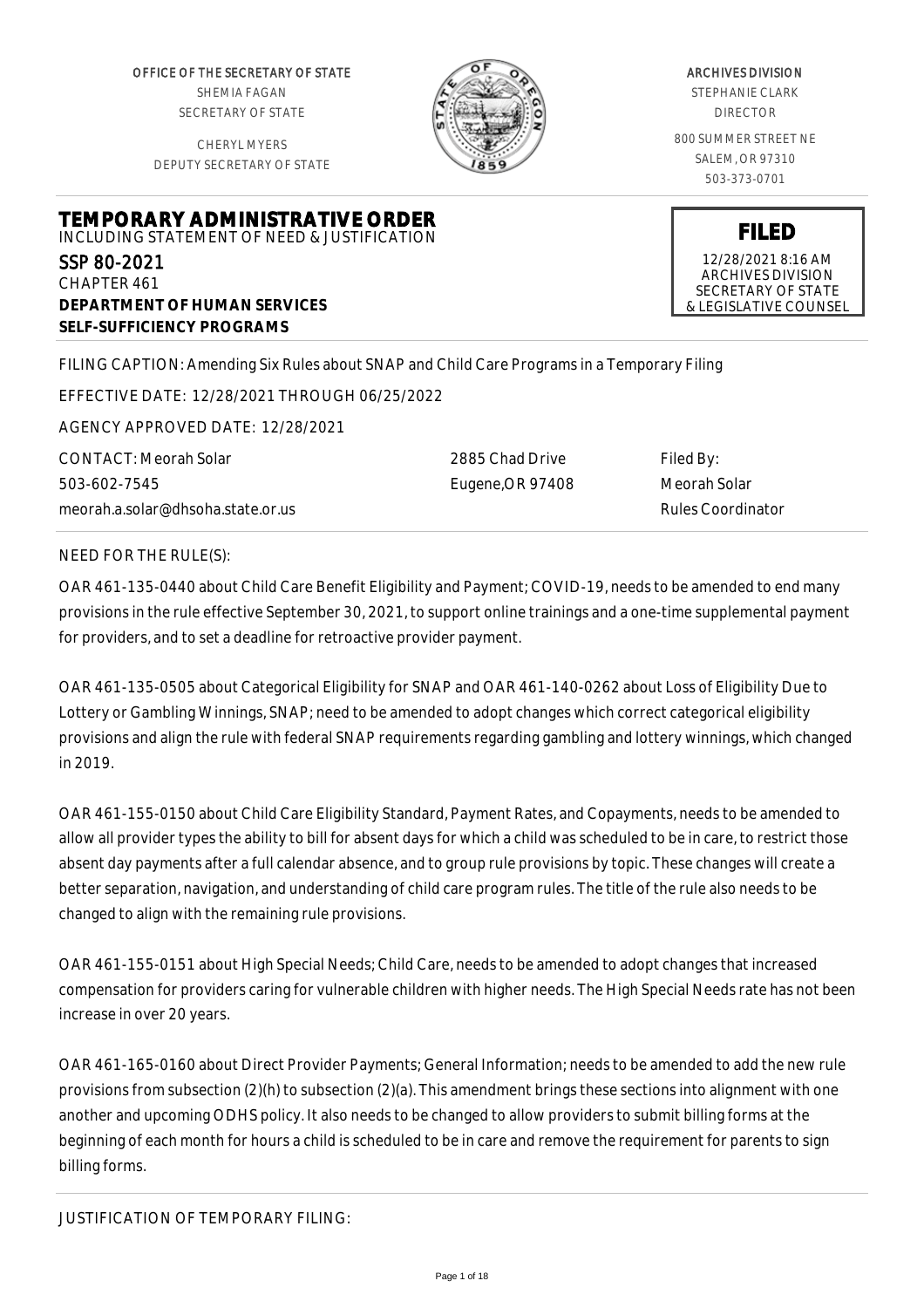The Department finds that failure to act promptly by amending OAR 461-135-0440 will result in serious prejudice to the public interest, the Department, and clients of its programs. The Department needs to proceed by temporary rule due to the necessity to immediately put into place an end date for Oregon child care COVID-19 rule provisions. Failure to act immediately will delay the OARs from being in compliance with ODHS decisions, budgetary limitations, and system limitations. This rule amendment will help to prevent the enactment of a child care reservation list due to continuing provisions for with ODHS does not have continual funding.

The Department finds that failure to act promptly by amending OAR 461-135-0505 and adopting OAR 461-140-0262 will result in serious prejudice to the public interest, the Department, and clients of its programs. The Department needs to proceed by temporary rule due to the necessity to immediately put into place federal regulations about SNAP eligibility and gambling or lottery winnings, which became law in 2019; as well as to correct an error in categorical eligibility that occurred in the last rule filing for OAR 461-135-0505. Failure to act immediately will delay the OARs from being in compliance with this federal regulation and could cause overpayments for SNAP recipients as well as incorrect determination of categorical eligibility. This rule amendment enacts and makes clear critical, time-sensitive, and overdue changes.

The Department finds that failure to act promptly by amending OARs 461-155-0150, 461-155-0151, and 461-165- 0160 will result in serious prejudice to the public interest, the Department, and clients of its programs. The Department needs to proceed by temporary rule due to the necessity to immediately put into place the absent day billing and double High Special Needs rate expansions for child care providers. It also needs to be put immediately into place in order to allow providers the ability to bill for scheduled care in the beginning of the month and without the necessity of a caretaker signature on the billing form. Failure to act immediately will delay these child care policy expansions from being supported in rule, creating confusion for staff, the public, and regulating agencies. This rule amendment advances Oregon's child care provider payments, compensating them more fairly for the necessary service they provide to Oregonians, and with a more streamlined billing process. By making the changes to OAR 461-155-0151, ODHS is helping to support providers as well as families with children with higher needs, who already struggle to find care. By making changes to OARs 461-155-0150 and 461-165-0160, ODHS is helping to support providers in paying their staff earlier and receiving a more steady income, which may expand provider options for Oregon families in need of child care.

## DOCUMENTS RELIED UPON, AND WHERE THEY ARE AVAILABLE:

#### RULES:

461-135-0440, 461-135-0505, 461-140-0262, 461-155-0150, 461-155-0151, 461-165-0160

# AMEND: 461-135-0440

RULE SUMMARY: OAR 461-135-0440 is being amended to expand acceptable types of child care provider trainings into 2022 and to adopt into rule a one time payment that was already issued to providers. It is also being amended to put into rule the dates that child care COVID-19 related rule provisions put in place through federal waiver or state order will end.

CHANGES TO RULE:

461-135-0440 Child Care Benefit Eligibility and Payment; COVID-19 The provisions in this rule apply to child care benefits and requirements for child care providers in the ERDC and TANF programs.¶ (1) The Department suspends the following rules or rule sections regarding the ERDC or TANF programs:¶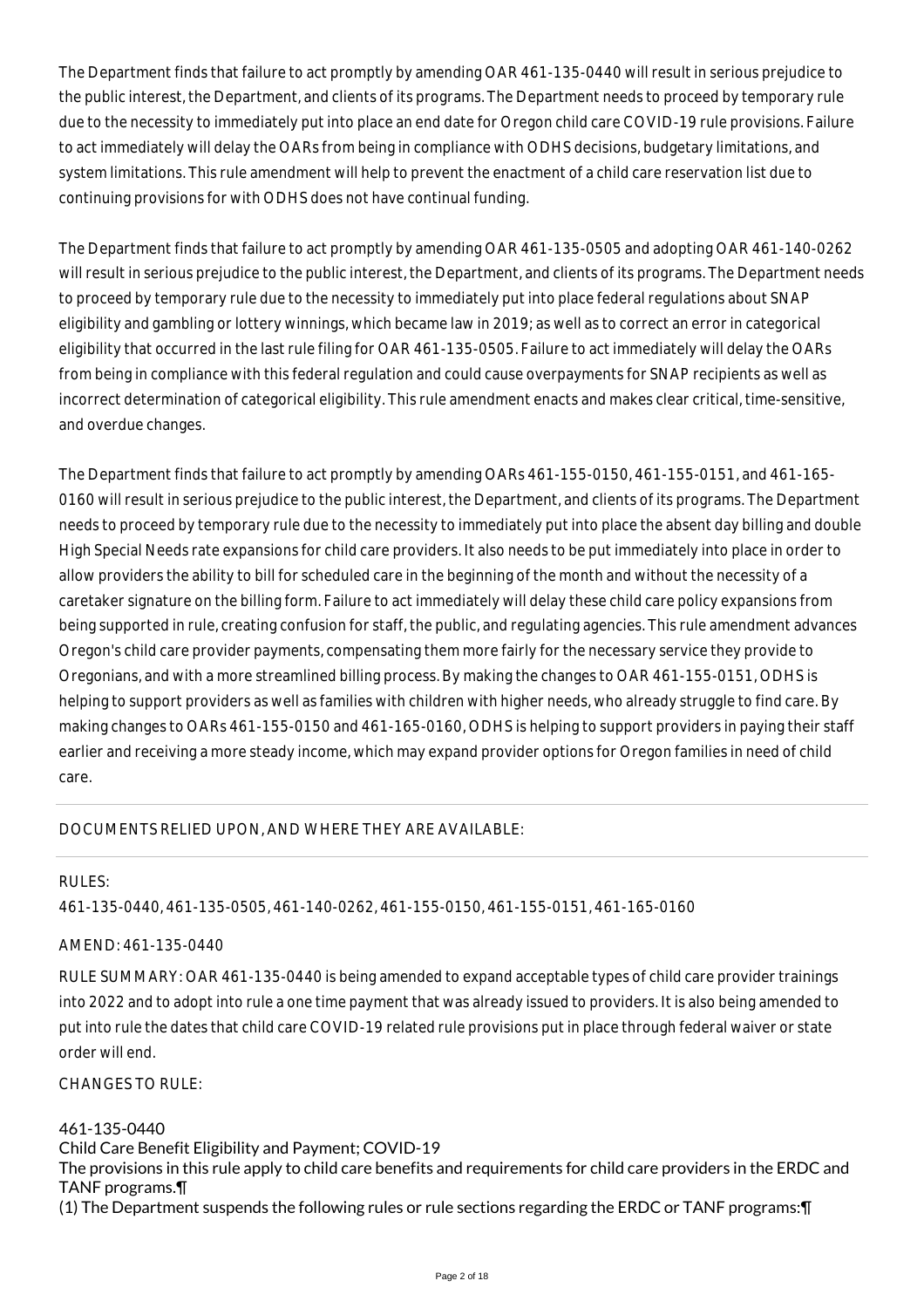(a) OAR 461-155-0150(5), (5)(c), (5)(e) through (5)(h), (12) through (14);¶

(b) OAR 461-160-0040(4);¶

(c) OAR 461-160-0193(2);¶

(d) OAR 461-160-0300(2), (3)(b);¶

(e) OAR 461-135-0405(2); and¶

(f) OAR 461-155-0150(3), (3)(g).¶

(2) The Department amends the following rule sections regarding the ERDC or TANF programs as provided in this rule:¶

(a) OAR 461-165-0160(2)(f),¶

(b) OAR 461-165-0180(13)(a)(A), and¶

(c) OAR 461-170-0160(1), (2), (3).¶

(3) The ERDC monthly countable income (see OAR 461-001-0000) standard is the 250 percent FPL or 85 percent state median income (SMI), whichever is higher, described under OAR 461-155-0180. To be eligible, the countable income of the need group (see OAR 461-110-0630) must be less than:¶

(a) The standard listed for the number of individuals in the need group for groups of eight or fewer.¶

(b) The standard listed for eight individuals in the need group for groups of more than eight individuals.¶

(4) Beginning the month of March 2020, the monthly copay is \$0 for the entirety of the certification period (see OAR 461-001-0000). ¶

(5) The Department shall pay for:¶

(a) Absent days each month the child is absent. For the purposes of this rule, absent days will be paid for up to 31 days each month if:¶

(A) The child was scheduled to be in care,¶

(B) The provider bills for the time the child was scheduled to be in care, and¶

(C) It is the provider's policy to bill all families for absent days.¶

(b) Days a child is unable to attend care due to a temporary shutdown related to COVID-19 during the COVID-19 state of emergency period initiated by Executive Order 20-03 of the Governor of Oregon.¶

(c) Days a school-age child is attending child care and participating in distance learning due to concerns, school closures, or medical reasons related to COVID-19.¶

(d) For the months of September, October, and November of 2020; days a child is unable to attend care due to a temporary shutdown related to Oregon wildfires during the COVID-19 state of emergency period initiated by Executive Order 20-03 of the Governor of Oregon; if the location at which care is provided was in an:¶

(A) Evacuation Level 1, 2, or 3 area; or¶

(B) Area with an Air Quality Index of 101 or higher.¶

(e) A one-time supplemental payment of one of the following:¶

(A) In the amount of \$2,312.00 to child care providers who, at the time the Department completed the data pull on November 13, 2020, met the following criteria:¶

(i) Eligible for payment under OAR 461-165-0180,¶

(ii) Designation of a license-exempt standard family or enhanced family provider as identified by a Standard Family Rate provider type (see OAR 461-155-0150) or an Enhanced Family Rate provider type (see OAR 461-155-0150), and¶

(iii) Received a payment from the Department for child care provided during April, May, June, July, August, September, October, or November 2020.¶

(B) In the amount of \$2,842.00 to child care providers who, at the time the Department completed the data pull on November 13, 2020, met the following criteria:¶

(i) Met all criteria in subparagraph  $(5)(e)(A)(i)$  through (iii) of this rule, and  $\P$ 

(ii) Have not received an Emergency Child Care grant from the Oregon Department of Education, Early Learning Division for either phase one or phase two.¶

(6) In addition to provisions in OAR 461-170-0160, an individual may apply for ERDC benefits using the Department approved "telephonic application" (see section (7) of this rule) and "narrated telephonic signature" (see section (8) of this rule) processes. An individual submitting a telephonic application must submit the application with a narrated telephonic signature.¶

(7) A telephonic application is accepted when the following requirements are met: ¶

(a) All ERDC program related questions on the application are answered.¶

(b) All information necessary to determine eligibility (see OAR 461-001-0000) and benefit amount is provided for each individual in the filing group (see OAR 461-110-0310). ¶

(c) The applicant or their authorized representative (see OAR 461-115-0090) provides a narrated telephonic signature as defined in this rule. ¶

(8) A narrated telephonic signature is accepted for an application for ERDC benefits when the Department makes record that the following requirements are met:¶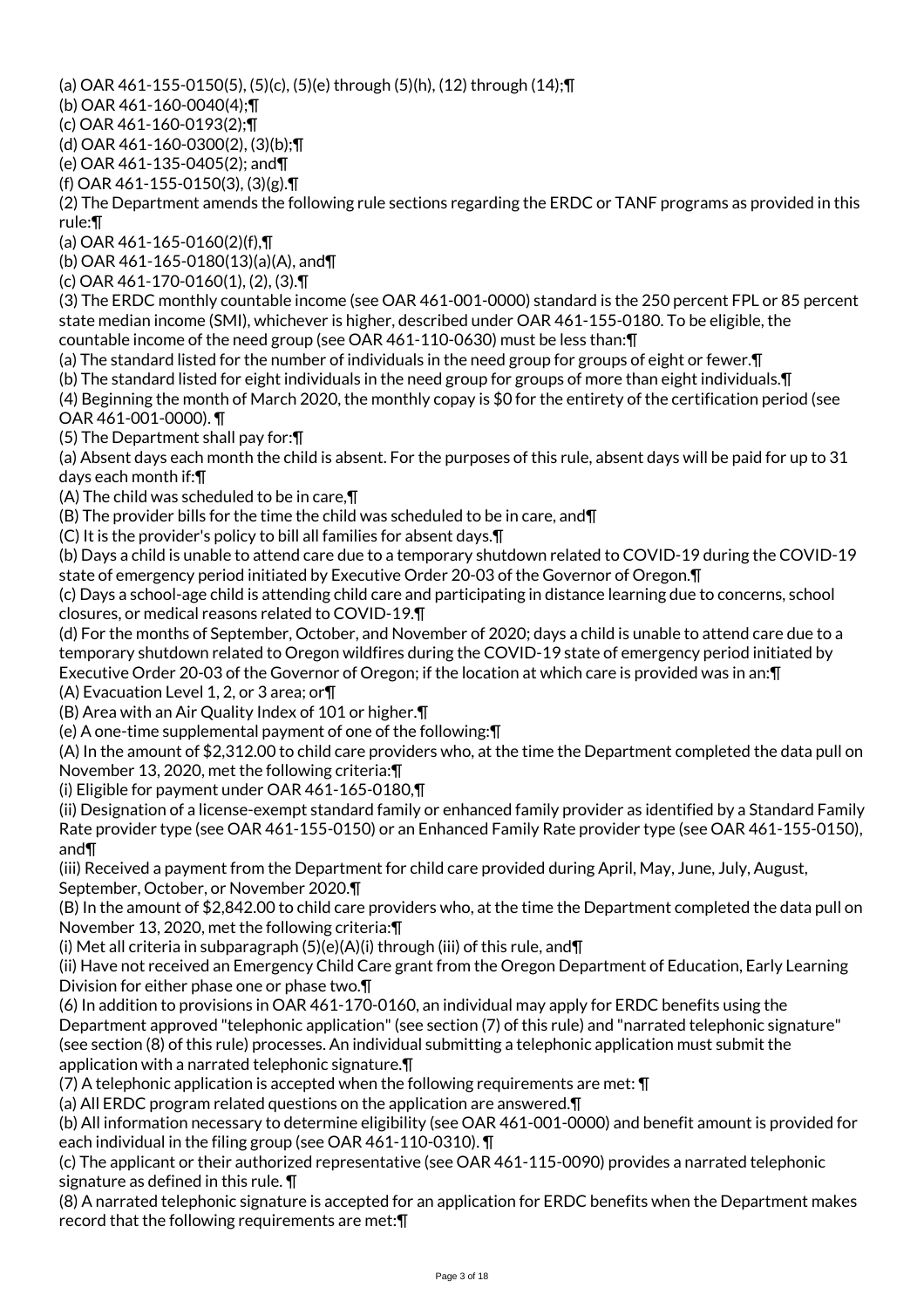(a) The "Your Rights and Responsibilities" form is reviewed and sent to the mailing address of the applicant.¶ (b) The following sections at the end of the application form are reviewed and sent to the mailing address of the applicant:¶

(A) "Information about all programs," and¶

(B) "Information about your rights and responsibilities." ¶

(c) The applicant or their authorized representative affirms that they:¶

(A) Have heard and understand their rights and responsibilities; ¶

(B) Agree to their rights and responsibilities;¶

(C) Have given true, correct, and complete information to the Department; and¶

(D) State their full name as their signature.¶

(d) The Department makes record of the narrated telephonic signature.¶

(9) Notwithstanding OAR 461-165-0180(13)(a)(A), legally exempt (see OAR 461-165-0180) providers that are not a legally exempt relative (see OAR 461-165-0180) to all children in care must have an up-to-date infant and child CPR and first aid certification, within 90 days of approval by the Department. Online infant and child CPR trainings approved through the Oregon Registry will be accepted by the Department until July 31, 2021.¶ (a) Providers and their staff are not subject to the infant and child CPR and first aid certification renewal provisions if the training is not available in their preferred language.¶

(b) Individuals to whom subsection (9)(a) applies must complete the infant and child CPR and first aid certification within 60 days of the day the Governor of Oregon ends the COVID-19 state of emergency period initiated by Executive Order 20-03.¶

(10) Providers who are approved by the Department on or before August 31, 2021, may receive retroactive payment prior to the Department approval date and beginning the date the following were met:¶ (a) The provider was approved through the Office of Child Care (OCC) as an Emergency Child Care provider due

to the COVID-19 state of emergency, and¶

(b) The provider met all other Department provider requirements.¶

(11) Providers who are not legally exempt are not eligible to receive payment from the Department if:¶

(a) Their application or approval to operate Emergency Child Care was denied, suspended, or revoked by OCC; or¶

(b) They voluntarily surrendered their Emergency Child Care approval while under investigation by the OCC or at any time after OCC gave them notice of any administrative proceeding.¶

(12) Unless indicated otherwise in this rule, the provisions in this rule end on the last day of the month in which the Governor of Oregon ends the COVID-19 state of emergency period initiated by Executive Order 20- 03September 30, 2021.

Statutory/Other Authority: ORS 131.715, 329a.500, ORS 84.001, ORS 411.060, 411.070, 412.006, 412.049, 409.050, 84.061, 84.004, 84.007, 84.010, 84.013, 84.014, 84.016, 84.019, 84.022, 84.025, 84.028, 84.031, 84.034, 84.037, 84.040, 84.043, 84.046, 84.049, 84.052, 84.055, 84.058

Statutes/Other Implemented: ORS 411.122, 411.141, 418.485, ORS 131.715, 329a.500, ORS 84.001, ORS 411.060, 411.070, 412.006, 412.049, 409.610, 84.061, 84.004, 84.007, 84.010, 84.013, 84.014, 84.016, 84.019, 84.022, 84.025, 84.028, 84.031, 84.034, 84.037, 84.040, 84.043, 84.046, 84.049, 84.052, 84.055, 84.058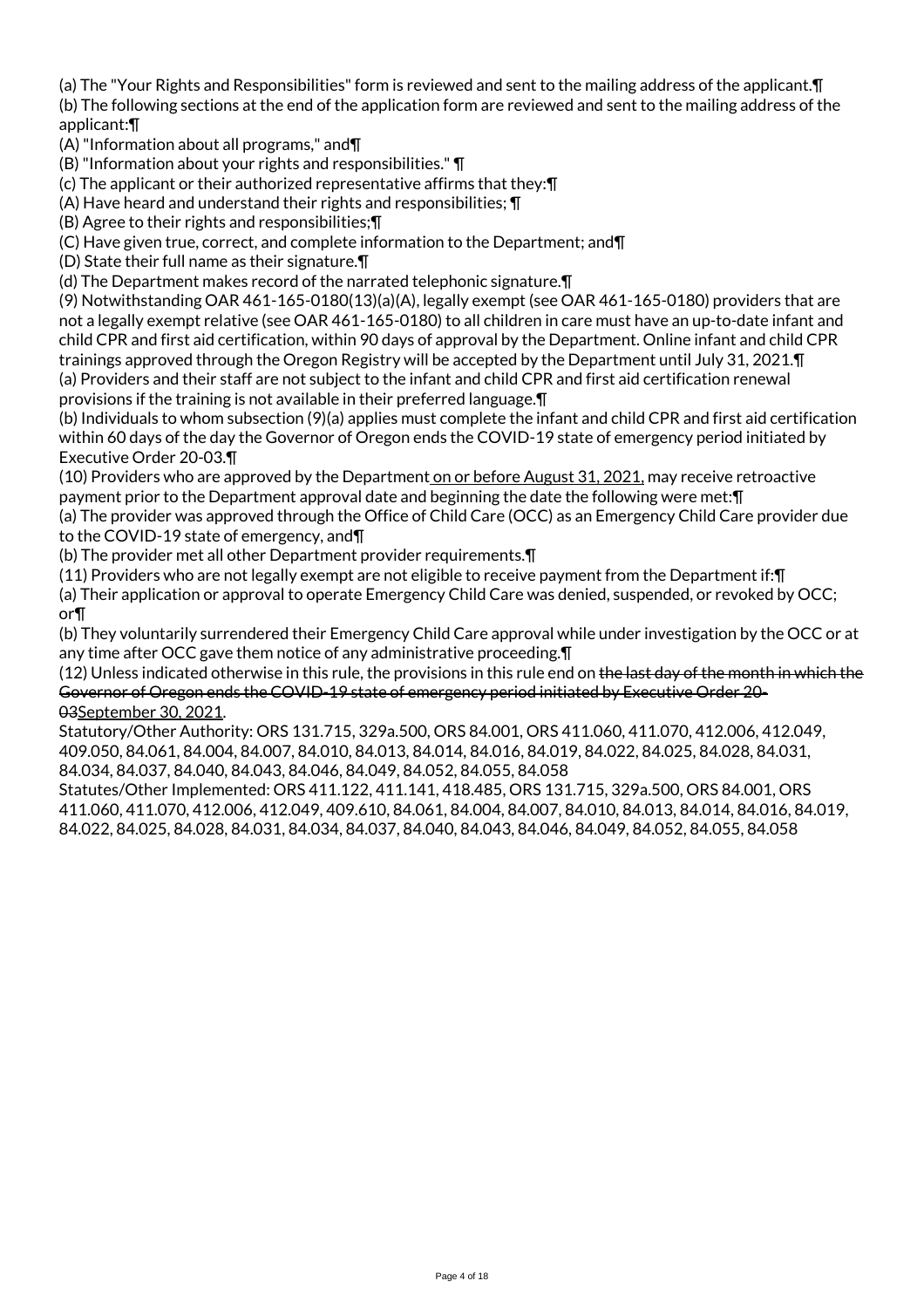## AMEND: 461-135-0505

RULE SUMMARY: OAR 461-135-0505 is being amended to restructure categorical eligibility provisions. It is also being amended to correct categorical eligibility and how those with certain winnings are treated.

CHANGES TO RULE:

461-135-0505 Categorical Eligibility for SNAP ¶

(1) Individuals and categorical eligibility.¶

(a) Except as provided under sections (2) and (3c) of this rulesection, an individual is categorically eligible for SNAP benefits if the individual has countable income (see OAR 461-140-0010) less than 185 percent of the federal poverty level (see OAR 461-155-0180) and:¶

 $(a) R: \mathbb{T}$ 

(A) When they receives or isare authorized to receive GA or SSI benefits;¶

(bB) IsWhen deemed to be receiving SSI under Section 1619(a) or 1619(b) of the Social Security Act (42 U.S.C. 1382h(a) or (b)); or¶

(eC) RWhen they receives or isare authorized to receive cash, in-kind benefits, or services funded either under Title IV-A of the Social Security Act or by the state as part of the TANF maintenance of effort<del>, which includes:¶</del> (A) A pamphlet about Information and Referral Services;¶

 $\oplus$ :

(i) Employment Related Day Care (ERDC);¶

(Cii) Temporary Assistance to Needy Families (TANF) cash assistance; and¶

(Diii) TANF-related programs:¶

(iI) Pre-TANF,¶

 $(iii)$  TA-DVS, $\P$ 

 $\mathbb{I}$  iiii)

(III) TANF-JOBS Plus,¶

 $(i\mathbf{v}|\mathbf{V})$  Housing Stabilization Program through Housing and Community Services;, and  $\P$ 

(vV) Employment Payments.¶

(2b) An individual may not be categorically eligible for SNAP benefits in either of the following circumstances:For the purposes of categorical eligibility, every individual filing group (see OAR 461-110-0370) member:¶

(A) Of ERDC and TA-DVS programs are considered receiving the benefits of the program.¶

(B) Eligible for transition services or the TA-DVS program is considered receiving benefits for the entire period of eligibility even if benefits are not received during each month of that period.¶

(ac) The individual isfollowing individuals shall not be categorically eligible for SNAP benefits:¶

(A) Those disqualified from receiving SNAP benefits because of an established intentional program violation under OAR 461-195-0611.¶

(bB) The individual is a primary person (see OAR 461-001-0015) disqualified from receiving SNAP benefits for failure to comply with a SNAP employment and training requirement under OAR 461-130-0315.¶

(32) A fFiling group (see OAR 461-110-0530) may not beand categorical eligibility.¶

(a) Except as provided under subsections (b) and (c) of this section, a filing group is categorically eligible for SNAP benefits in either of the following circumstances:¶

(awhen:¶

(A) All members of the filing group are categorically eligible under section (1) of this rule; or¶

(B) The filing group meets all of the following:¶

(i) Has received, or will receive upon approval, the pamphlet about Information and Referral Services. The receipt of the Information and Referral services pamphlet by one member of the filing group is considered received by the entire group.¶

(ii) The countable income (see OAR 461-140-0010) is less than 185 percent of the federal poverty level (see OAR 461-155-0180).¶

(iii) The filing group has liquid assets from lottery or gambling winnings equal to or in excess ofless than the resource limit listed in OAR 461-160-0015(7)(a). For the purposes of this rule, liquid assets are assets that are easily accessible and do not need to be sold to access their value.¶

(b) An applicant filing group tshat lost SNAP eligibility due to receipt of lottery or gambling winnings as described under (3)(a) of this rule.¶

(4) For an entirll not be categorically eligible for SNAP benefits when a member of the filing group to beis not categorically eligible for.¶

(c) A filing group that loses SNAP benefits, it must contain only clients who are categorically eligible. For the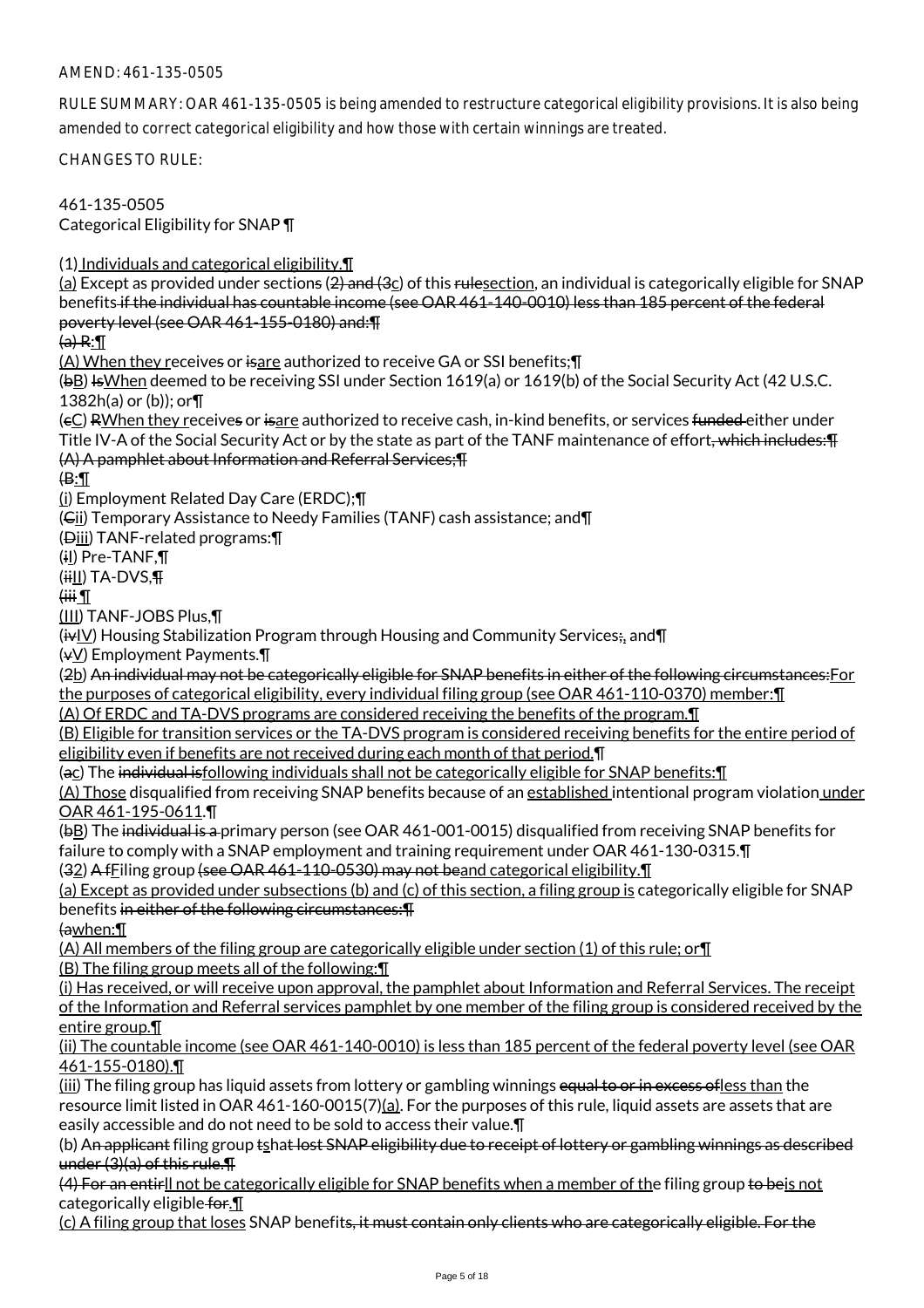purpose of determining who is eligibility (see OAR 461-001-0000) due to lottery or gambling winnings (see OAR 461-140-0262) is not eligible for SNAP benefits, or to have SNAP eligibility determined using categorically eligibile for SNAP benefitsy, in the ERDC and TA-DVS programs all members of the filing group are considered receiving the benefits of the program even if not all members receive the benefit. The receipt of the Information and Referral services pamphlet by an individual is considered received by the entire filing group.until they meet financial eligibility under the following SNAP financial eligibility resource and income requirements (see OAR 461- 160-0400): ¶

(A) Resources must be below the resource limit set under OAR 461-160-0015,¶

(5B) A filing group that is eligible for transition services or the TA-DVS program is considered receiving benefits for the entire period of eligibiliCountable income (see OARs 461-001-0000 and 461-140-0010) must be below the countable income limit set at 130 percent of the federal poverty leven if benefits are not received during each month of that period.¶

(6) An individual categorically eligible for the SNAP program is presumed to meet the eligibility requirements for resources and countable and adjusted income limits. The individual is also presumed to meet the requirements for a social security number, sponsored alien information, and residency, if verified in a public assistance or medical assistance programl under OAR 461-155-0180, except for a financial group (see OAR 461-110-0530) that includes an individual who is elderly (see OAR 461-001-0015) or has a disability (see OAR 461-001-0015), and¶ (C) Adjusted income (see OAR 461-001-0000) must be below the adjusted income limit set at 100 percent of the federal poverty level under OAR 461-155-0180.¶

(D) This provision applies to all types of categorical eligibility.¶

(E) After a filing group regains eligibility for SNAP under this subsection, future eligibility may be determined using categorical eligibility.¶

(73) When a filing group contains both members who are categorically eligible for SNAP benefits and those who are not, a resource owned in whole or in part by a categorically eligible member is excluded.¶

(8) A filing group that has lost4) Presumed eligibility.¶

(a) If verified in a public assistance or medical assistance program, an individual found categorically eligibility due to lottery or gambling winnings under section (3) of this rule may not have eligibility (see OAR 461-001-0000) determined le for the SNAP program is presumed to meet the following eligibility requirements, unless questionable:¶

(A) Social security number,¶

(B) U.S. Citizenship and Immigration Services sponsorship information, and¶

(C) Oregon residency.¶

(b) A filing group founder categorically eligibility rules until they meet the following SNAP asset limits: ¶

(a) Resource limit listed under OAR 461-160-0015(7)le for the SNAP program is presumed to meet the following financial eligibility resource and income requirements (see OAR 461-160-0400): ¶

(A) Resource limit,¶

(bB) Countable income limit listed under OAR 461-155-0190, and ¶

(cC) Adjusted income limit listed under OAR 461-155-0190.

Statutory/Other Authority: ORS 411.816

Statutes/Other Implemented: ORS 411.816, 7 CFR 273.11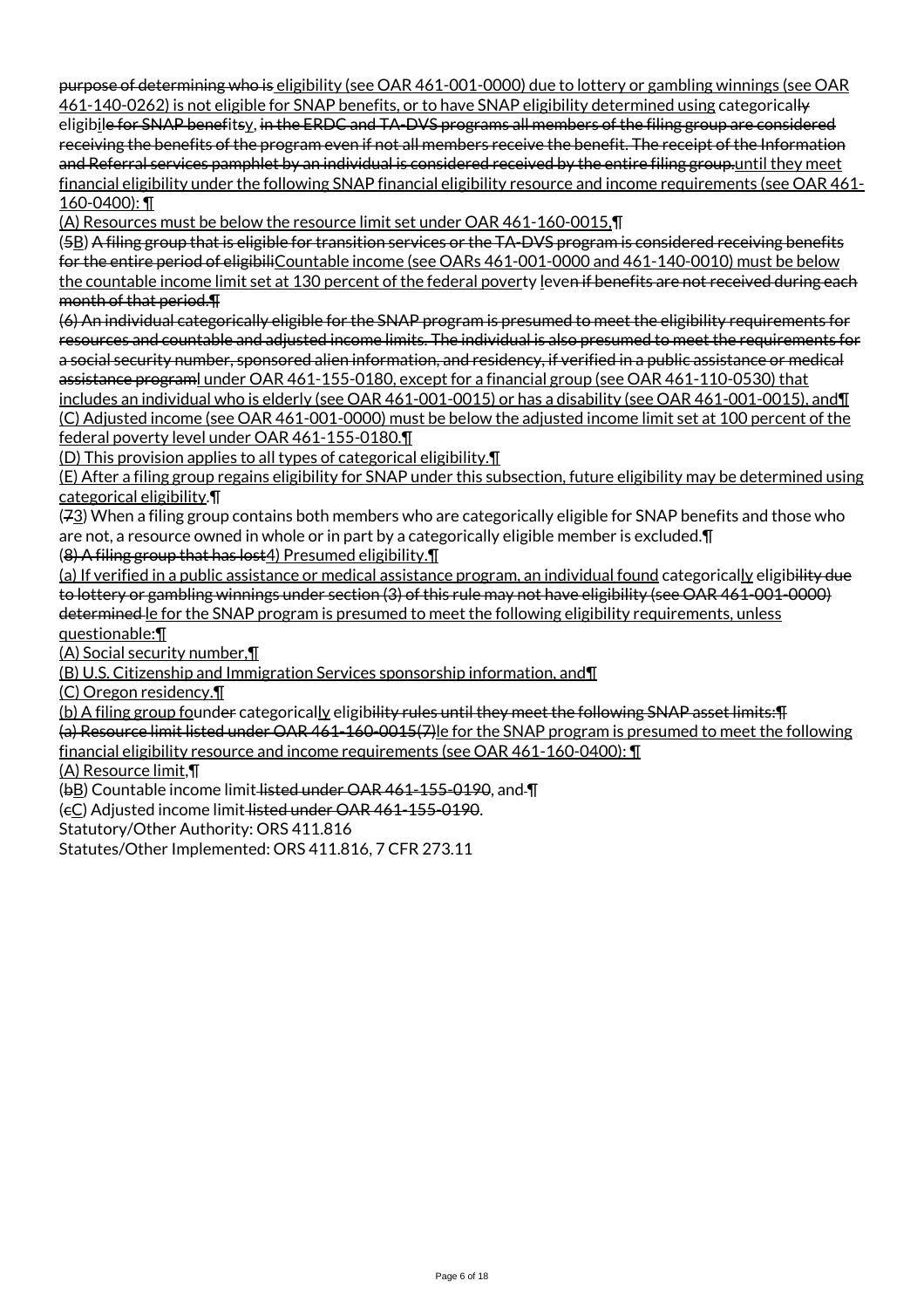## ADOPT: 461-140-0262

RULE SUMMARY: OAR 461-140-0262 is being adopted to implement requirements for SNAP benefits to end when individuals have winnings of a certain dollar amount. It is also being adopted to correct information about passing the countable income test for SNAP.

CHANGES TO RULE:

461-140-0262

Loss of Eligibility Due to Lottery or Gambling Winnings, SNAP

In the SNAP Program:¶

(1) A filing group (see OAR 461-110-0370) shall immediately lose SNAP benefit eligibility (see OAR 461-001- 0000), and be sent proper decision notice (see OAR 461-001-0000), due to lottery or gambling winnings when an individual in the filing group, through a single lottery or gambling game:¶

(a) Wins a cash prize, and¶

(b) The amount of the winnings, before taxes or other amounts are withheld, is equal to or in excess of the resource limit listed under subsection (7)(a) of OAR 461-160-0015.¶

(2) A filing group that loses SNAP benefit eligibility (see OAR 461-001-0000) under section (1) of this rule is not eligible for SNAP benefits, or to have SNAP eligibility determined using categorical eligibility, until they meet financial eligibility under the following SNAP resource and income requirements (see OAR 461-160-0400): ¶ (a) Resources must be below the resource limit set under OAR 461-160-0015, ¶

(b) Countable income (see OARs 461-001-0000 and 461-140-0010) must be below the countable income limit set at 130 percent of the federal poverty level under OAR 461-155-0180, except for a financial group (see OAR 461- 110-0530) that includes an individual who is elderly (see OAR 461-001-0015) or has a disability (see OAR 461- 001-0015), and ¶

(c) Adjusted income (see OAR 461-001-0000) must be below the adjusted income limit set at 100 percent of the federal poverty level under OAR 461-155-0180. ¶

(d) This provision applies to all types of categorical eligibility (see OAR 461-135-0505).

Statutory/Other Authority: ORS 411.816

Statutes/Other Implemented: ORS 411.816, 7 CFR 273.11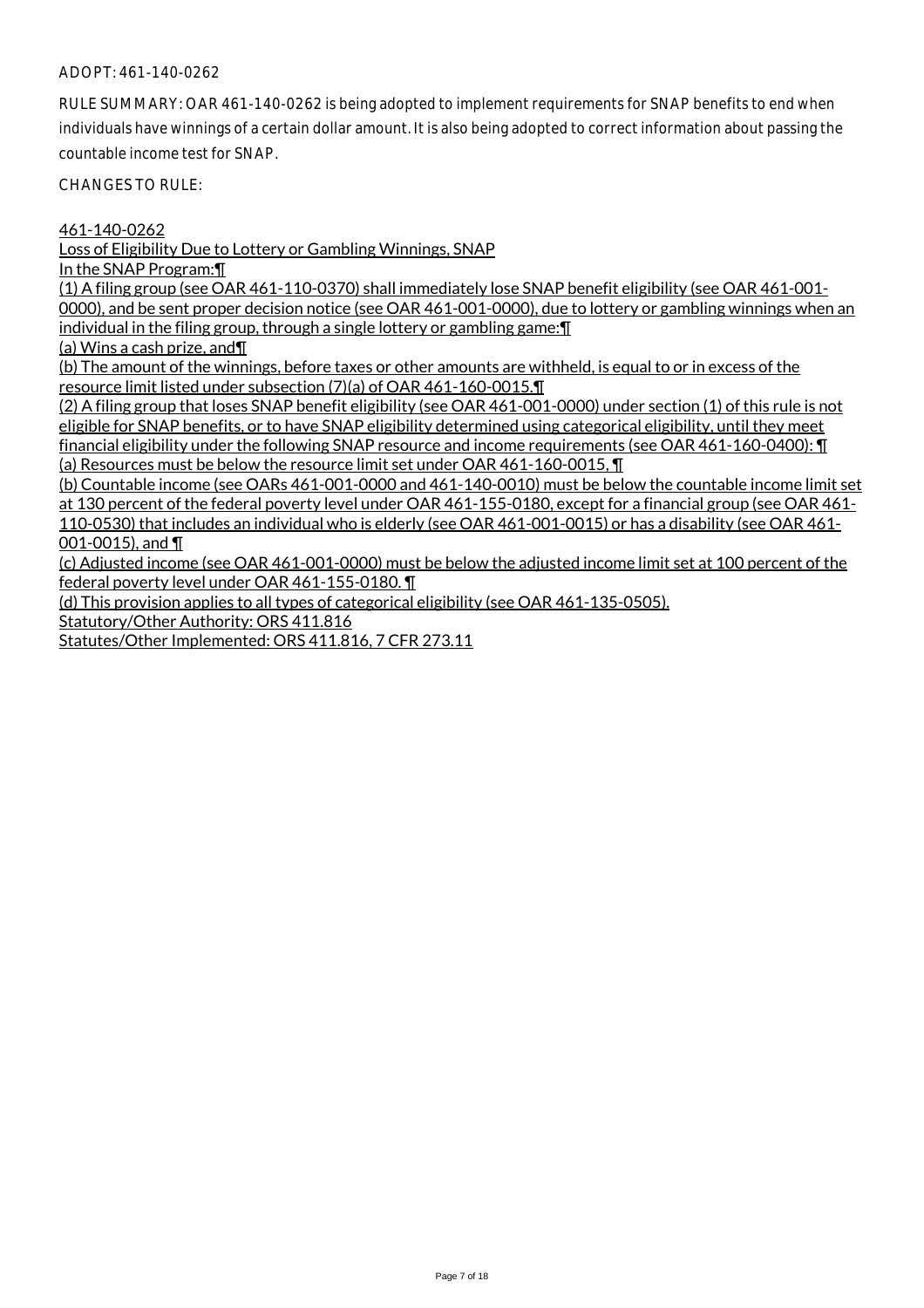## AMEND: 461-155-0150

RULE SUMMARY: OAR 461-155-0150 is being amended to align with policy changes adopted during COVID-19 allowing certain providers to bill for absent days of a child as long the child has not been absent for a calendar month. It is also being amended to move certain rule sections from OAR 461-155-0150 to OAR 461-160-0300 and to remove the section about alternative hour care incentives.

CHANGES TO RULE:

### 461-155-0150

Child Care Eligibility Standard, Payment Rates, and CopaymentPayment Limits, and Payable Hours ¶

The following provisions apply to child care in the ERDC, JOBS, JOBS Plus, and TANF programs:¶

(1) The following definitions apply to the rules governing child care rates:¶

(a) Infant: For all providers other than licensed (registered or certified) care, a child aged newborn to 1 year. For licensed care, an infant is a child aged newborn to 2 years.¶

(b) Toddler: For all providers other than licensed (registered or certified) care, a child aged 1 year to 3 years. For licensed care, a toddler is a child aged 2 years to 3 years.¶

(c) Preschool: A child aged 3 years to 6 years.¶

(d) School: A child aged 6 years or older.¶

(e) Special Needs: A child who meets the age requirement of the program (ERDC or TANF) and who requires a level of care over and above the norm for his or hetheir age due to a physical, behavioral, or mental disability. The disability must be verified by one of the following:¶

(A) A physician, nurse practitioner, clinical social worker, or any additional sources in OAR 461-125-0830.¶ (B) Eligibility for Early Intervention and Early Childhood Special Education Programs, or school-age Special Education Programs.¶

(C) Eligibility for SSI.¶

(2) The following definitions apply to the types of care specified in the child care rate charts in subsections (4)(a) through (4)(c) of this rule:¶

(a) The Standard Family Rate applies to child care provided in the provider's own home or in the home of the child when the provider does not qualify for the enhanced rate allowed by subsection (b) of this section.¶

(b) The Enhanced Family Rate applies to child care provided in the provider's own home or in the home of the child when the provider meets the training requirements of the Oregon Registry, established by the Oregon Center for Career Development in Childhood Care and Education.¶

(c) The Registered Family Rate applies to child care provided in the provider's own home when the provider meets criteria established by the Office of Child Care.¶

(d) The Certified Family Rate applies to child care provided in a residential dwelling that is certified by the Office of Child Care as a Certified Family Home. To earn this designation, the facility must be inspected, and both provider and facility are required to meet certain standards not required of a registered family provider. In (e) The Standard Center Rate applies to child care provided in a facility that is not located in a residential dwelling and is exempt from Office of Child Care Certification rules (see OAR 414-300-0000).¶

(f) The Enhanced Center Rate applies to child care provided in an exempt center whose staff meet the training requirements of the Oregon Registry established by the Oregon Center for Career Development in Childhood Care and Education. Eligibility to receive the enhanced center rate for care provided in an exempt center is subject to the following requirements:¶

(A) A minimum of one staff member for every 20 children in care must meet the Oregon Registry training requirements noted in subsection (b) of this section.¶

(B) New staff must meet the Oregon Registry training requirements within 90 days of hire, if necessary to maintain the trained staff-to-children ratio described in paragraph (A) of this subsection.¶

(C) There must be at least one person present where care is provided who has a current certificate in infant and child CPR and a current American Red Cross First Aid card or an equivalent.¶

(g) An enhanced rate will become effective not later than the second month following the month in which the Department receives verification that the provider has met the requirements of subsection (b) or (f) of this section.¶

(h) The Certified Center Rate applies to child care provided in a center that is certified by the Office of Child Care or participating in the Alternative Pathway program through the Office of Child Care.¶

(3) The following provisions apply to child care payments:¶

(a) Providers not eligible for the enhanced or licensed rate will be paid at an hourly rate for children in care less than 158 hours per month subject to the maximum full-time monthly rate.¶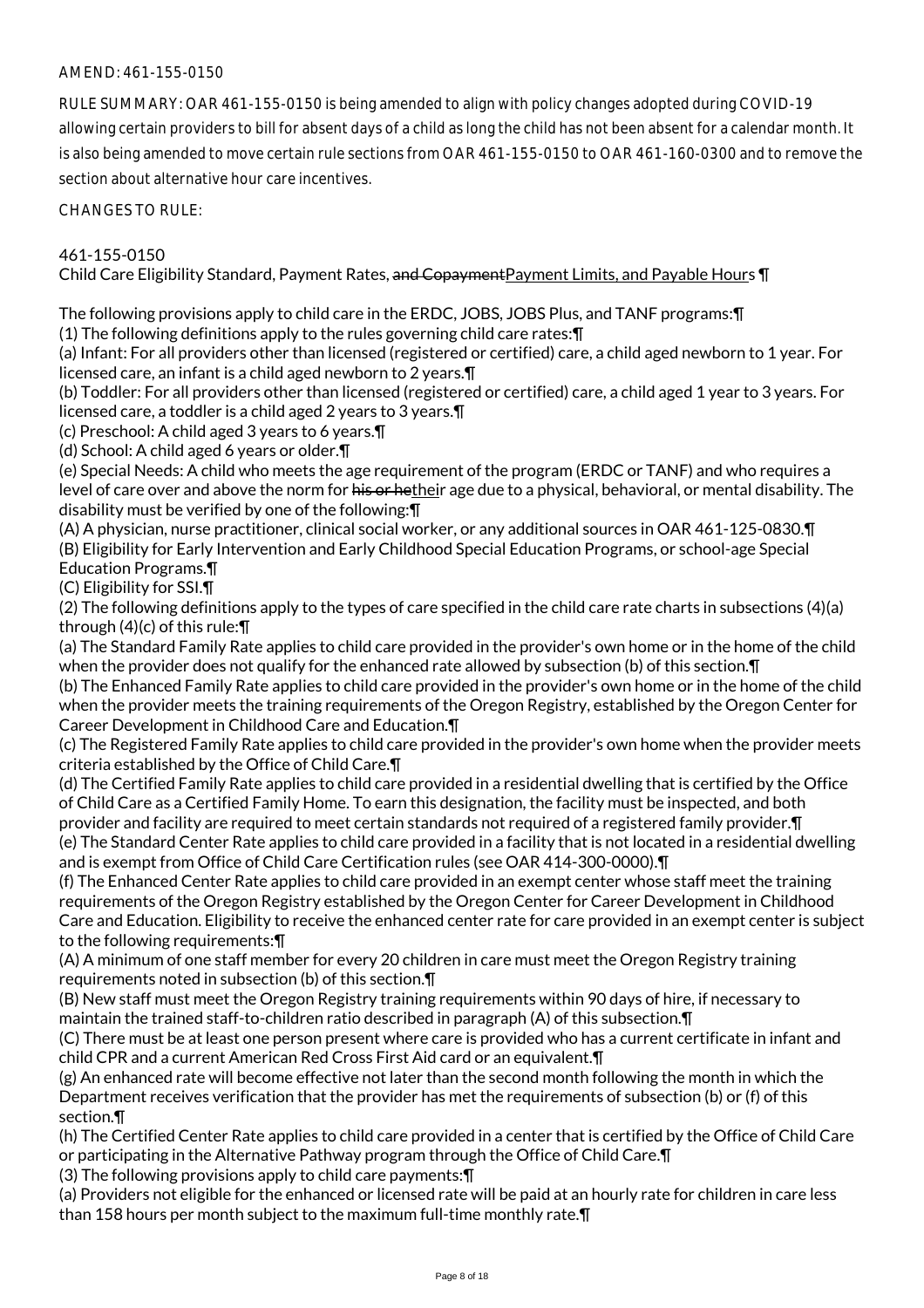(b) Providers eligible for the enhanced or licensed rate will be paid at an hourly rate for children in care less than 136 hours a month, unless the provider customarily bills all families at a part-time monthly rate subject to the maximum full-time monthly rate and is designated as the primary provider for the case.¶

(c) At their request, providers eligible for the enhanced or licensed rate may be paid at the part-time monthly rate if they provide 63 or more hours of care in the month, customarily bill all families at a part-time monthly rate, and are designated as the primary provider for the case.¶

(d) Unless required by the circumstances of the clientaretaker or child, the Department will not pay for care at a part-time monthly or a monthly rate to more than one provider for the same child for the same month.¶ (e) The Department will pay at the hourly rate for less than 63 hours of care in the month subject to the maximum

full-time monthly rate.¶

(f) The Department will pay for absent days each month the child is absent. For all providers receiving payment under the TANF program, aAbsent days are limited to up to five days each month. For all providers receiving payment under the ERDC program except Certified Centers certified by the Office of Child Care, absent days are limited to up to five days each month. For Certified Centers receiving payment under the ERDC program, absent days are limited to up to 30 days each month if the child has attended one day of care in the facility for that month. Absent days can be billed if: can be billed if: [1]

(A) It is the provider's policy to bill all families for absent days; and¶

(AB) The child was scheduled to be in care and, the provider bills for the amount of time the child was scheduled to be in care;, and¶

(B) It is the provider's policy to bill all families for absent days.¶

(g) For all providers receiving payment under the TANF program and for all providers except Certified Centers receiving payment under the ERDC program, the Department will not pay for more than five consecutive days of scheduled care for which the child is abse the child has not been absent for a calendar month. I

(hg) Child care providers are eligible to receive an incentive payment upon achieving and maintaining a three star or higher rating with the Quality Rating Improvement System (QRIS) subject to all of the following provisions.¶ (A) The incentive payment is in addition to the Department maximum rate.¶

(B) A provider may receive an incentive payment for any ERDC child that the Department paid the provider for full-time care (136 hours or more).¶

(C) Providers who are contracted for child care services through the ERDC program are not eligible to receive incentive payments, with the exception of Early Head Start providers.¶

(D) Eligibility for the incentive payment is effective the month after the QRIS rating has been achieved.¶ (E) The incentive payment amount is based on the provider's star QRIS rating as follows:  $[see$  attached table  $\P$ Star Rating&&&&&&.Amount¶

3&&&&&&&&&&&&&\$54¶

4&&&&&&&&&&&&&\$72¶

5&&&&&&&&&&&&&\$90¶

(ih) In the ERDC program, child care providers eligible for the licensed rate may receive payment from the Department for registration and other fees if they are required by the facility for a child to begin or continue care and the fees are also required of the general public. Fees related to penalties, fines, charges exceeding approved ERDC hours or rates (see section (4) of this rule), or advance payment for cost of care are not eligible for payment.¶

(j) In the ERDC program, child care providers are eligible to receive an incentive payment for alternative hour care (see subparagraph (B)(i) of this subsection) subject to all of the following provisions:¶

(A) Alternative hour care incentives are limited to care provided between January 1, 2019 and September 30, 2019. ¶

(B) For the purposes of this rule: ¶

(i) "Alternative hour care" means child care conducted between the hours of 7:00 P.M. and 6:00 A.M. Monday through Friday or any hours conducted Saturday or Sunday. ¶

(ii) A "qualifying child" is a child in alternative hour care for at least 20 hours per calendar month. ¶

(C) Providers must submit the appropriate request form to the Direct Pay Unit no later than October 15, 2019.¶ (D) Incentive payments are \$250 for each qualifying child (see subparagraph (B)(ii) of this subsection) in

alternative hour care at least 20 hours per calendar month or \$500 for each qualifying child in alternative hour care at least 40 hours per calendar month. ¶

(E) Incentive payments are subject to limitations of state funding. ¶

(4) The following are the child care rates based on the type of provider, the location of the provider (shown by zip code), the age of the child, and the type of billing used (hourly or monthly):¶

(a) [see attached table]¶

(b) [see attached table]¶

(c) [see attached table]¶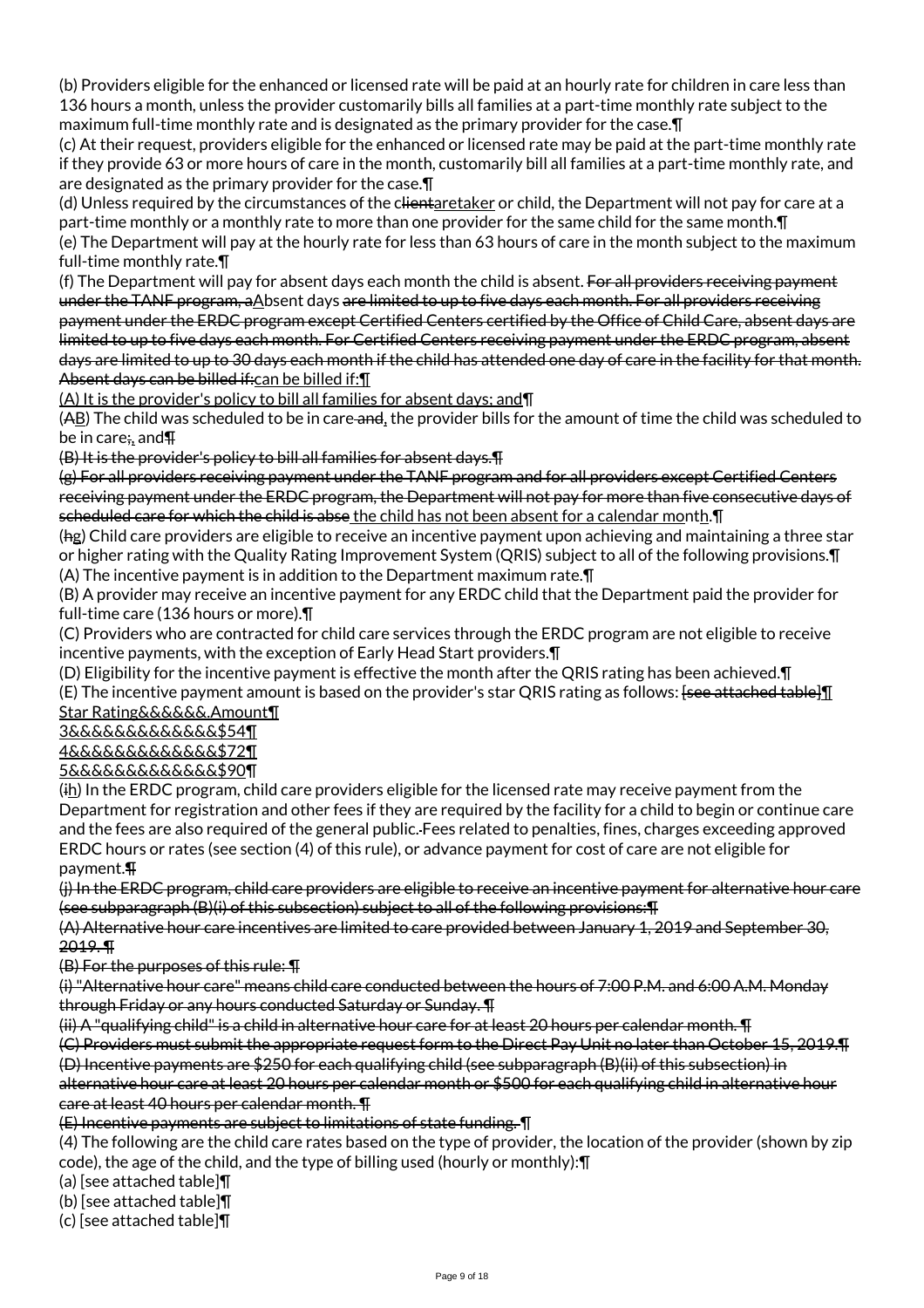(5) Except to the extent provided otherwise in section (12), (13), or (14) of this rule or for children in contracted child care (see OAR 461-135-0405 and 461-135-0407), this sectionOAR 461-160-0300 establishes the ERDC eligibility standard and the client's copayment (copay).¶

(a) At initial certification, the ERDC eligibility standard is met for a need group (see OAR 461-110-0630) of eight or less if monthly countable income (see OAR 461-001-0000) for the need group is less than 185 percent of the federal poverty level (FPL), as described in OAR 461-155-0180. The eligibility standard for a need group of eight applies to any need group larger than eight.¶

(b) During the certification period (see OAR 461-001-0000) and at recertification the ERDC eligibility standard is met for a need group of eight or less if monthly countable income for the need group during the 12 month period is less than 250 percent FPL or 85 percent state median income (SMI), whichever is higher, as described in OAR 461- 155-0180. The eligibility standard for a need group of eight applies to any need group larger than eight.¶ (c) The minimum monthly ERDC copay is \$25.¶

(d) The filing group may not exceed the resource limit in OAR 461-160-0015.¶

(e) For a filing group (see OAR 461-110-0310) whosefinancial eligibility, allowable child care cost, and the copay calculation, except for child care under a countable income is at or below 50 percent of the 2007 FPL, the copay is \$25 or 1.5 percent of the filing group's monthly countable income, whichever is greater. T

(f) For a filing group whose countable income is over 50 percent of the 2007 FPL, the copay amount is determined with the following percentage of monthly income: T

(A) Divide the filing group's countable income by the 2007 FPL, drop all digits beyond two decimal points, subtract 0.5, and multiply this difference by 0.12.¶

(B) Add .015 to the amount in paragraph (A) of this subsection. This sum is the percentage of monthly income used to determine the copay amount. Multiply this sum by the filing group's countable income and round to the nearest whole dollar.¶

(g) For individuals participating in the Occupational Training and Child Care program and the Launch housing stabilization project, the copay is \$27.00.¶

(h) The 2007 federal poverty level used to determine copay amounts under subsections (e) and (f) of this section is set at the following amounts: [see attached table]ract between a Head Start agency and the Department, which is covered under OAR 461-135-0405.¶

(6) Subject to the provisions in section (9) of this rule, the monthly limit for each child's child care payments is the lesser of the amount charged by the provider or providers and the following amounts:¶

(a) The monthly rate provided in section (4) of this rule.¶

(b) The product of the hours of care, limited by section (8) of this rule, multiplied by the hourly rate provided in section (4) of this rule.¶

(7) The limit in any month for child care payments on behalf of a child whose caretaker is away from the child's home for more than 30 days because the caretaker is a member of a reserve or National Guard unit that is called up for active duty is the lesser of the following:¶

(a) The amount billed by the provider or providers.¶

(b) The monthly rate established in this rule for 215 hours of care.¶

(8) The number of payable billed hours of care for a child is limited as follows:¶

(a) In the ERDC and TANF programs, the total payable hours of care in a month may not exceed the amounts in paragraphs (A) or (B) of this subsection:¶

(A) 125 percent of the number of child care hours authorized:¶

(i) Under OAR 461-160-0040( $23$ ) and ( $56$ ); or  $\P$ 

(ii) To participate in activities included in a case plan (see OAR 461-001-0025) including, for clientaretakers in the JOBS Plus program, the time the clientaretaker searches for unsubsidized employment and for which the employer pays the clientaretaker. $\P$ 

(B) The monthly rate established in section (4) of this rule multiplied by a factor of not more than 1.5, determined by dividing the number of hours billed by 215, when the clientaretaker meets the criteria for extra hours under section (10) of this rule.¶

(b) In the ERDC program, for a c<del>lientaretaker</del> who earns less than the Oregon minimum wage, the total may not exceed 125 percent of the anticipated earnings divided by the state minimum wage not to exceed 172 hours (which is full time).¶

(c) In the TANF program, for a clientaretaker who earns less than the Oregon minimum wage or is self-employed, the total may not exceed 125 percent of the anticipated earnings divided by the state minimum wage not to exceed 172 hours (which is full time). The limitation of this subsection is waived for the first three months of the clientaretaker's employment.¶

(d) In the ERDC program, employed caretakers eligible under OAR 461-135-0400 may have education hours added to the authorized work hours. Education hours may not exceed authorized work hours and combined hours may not exceed 215 hours per month. Education hours are hours required to participate in coursework that leads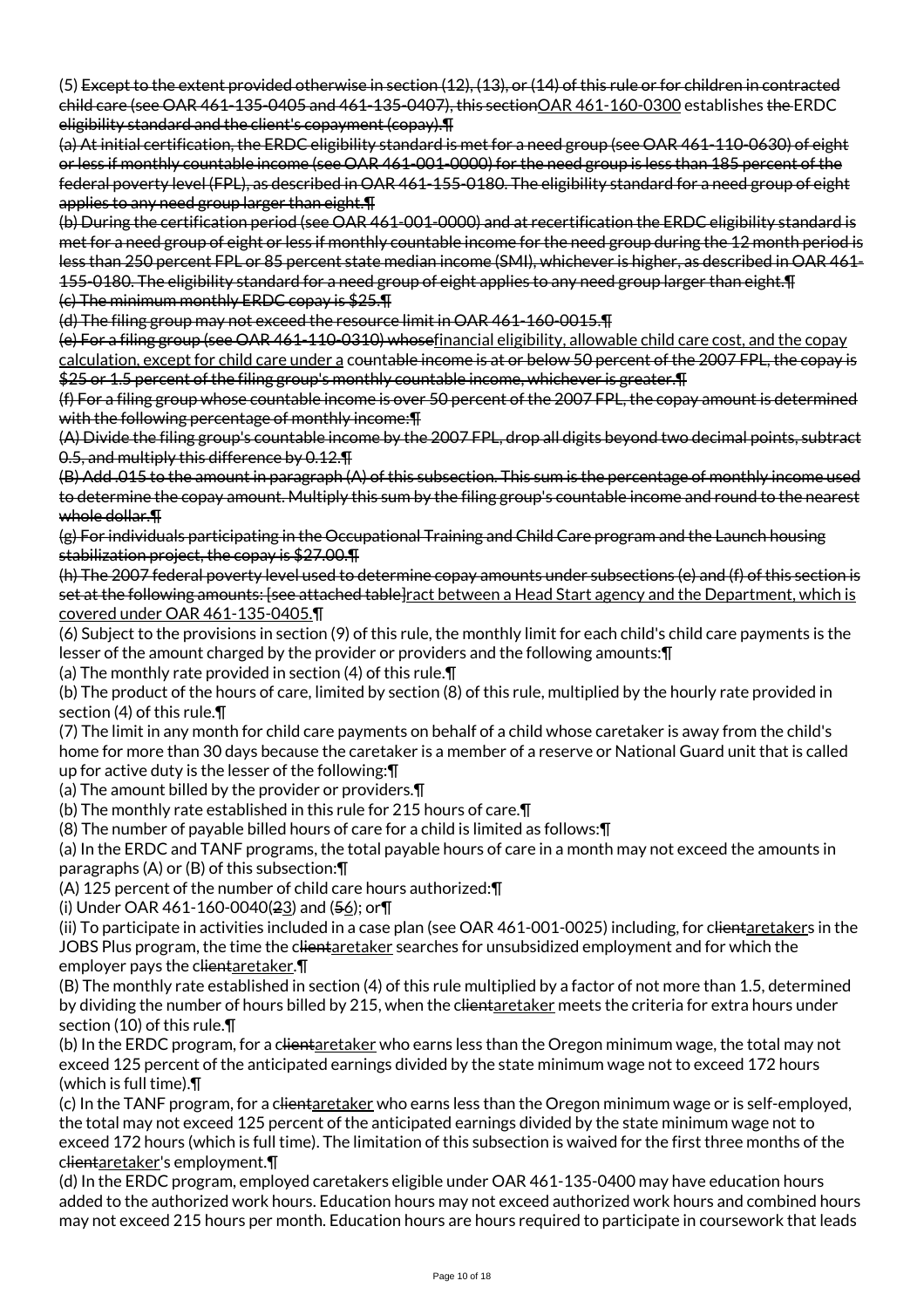to a certificate, degree, or job-related knowledge or skills attainment at an institution of higher education approved to receive federal financial aid.¶

(9) The limit in any month for child care payments on behalf of a child whose caretaker has special circumstances, defined in section (10) of this rule, is the lesser of one of the following:¶

(a) The amount billed by the provider or providers; or¶

(b) The monthly rate established in section (4) of this rule multiplied by a factor, of not more than 1.5, determined by dividing the number of hours billed by 215.¶

(10) The limit allowed by section (9) of this rule is authorized once the Department has determined the clientaretaker has special circumstances. For the purposes of this section, a clientaretaker has special circumstances when it is necessary for the clientaretaker to obtain child care in excess of 215 hours in a month to perform the requirements of his or hetheir employment or training required to keep current employment, not including self-employment. This is limited to the following situations:¶

(a) The commute time to and from work exceeds two hours per day.¶

(b) The caretaker works an overnight shift and care is necessary for both work hours and sleep hours.¶

(c) The caretaker works a split shift and it is not feasible to care for the child between shifts.¶

(d) The caretaker consistently works more than 40 hours per week.¶

(11) The payment available for care of a child who meets the special needs criteria described in subsection (e) of section (1) of this rule is increased in accordance with OAR 461-155-0151 if the requirements of both of the following subsections are met:¶

(a) The child requires significantly more direct supervision by the child care provider than normal for a child of the same age.¶

(b) The child is enrolled in a local school district Early Intervention or Early Childhood Special Education program or school-age Special Education Program. The enrollment required by this subsection is waived if determined inappropriate by a physician, nurse practitioner, licensed or certified psychologist, clinical social worker, or school district official.¶

(12) Effective May 1, 2012:¶

(a) The minimum monthly ERDC copay is \$27.¶

(b) Except as stated in subsection (a) of this section, the Department adds 10 percent to the monthly client copay amount set under section (5) of this rule by multiplying the copay amount by 1.1 and rounding down to the nearest whole dollar.¶

(13) Effective April 1, 2016, the ERDC copay is \$27 for no more than three months after closure of Pre-TANF, SFPSS, or TANF benefits when:¶

(a) The closure is because an individual in the need group had earned income that led to the TANF closure;¶ (b) An ERDC date of request (see OAR 461-115-0030) is established within 90 days of closure; and¶

(c) The individual is eligible for ERDC at initial certification.¶

(14) The ERDC copay will be reduced starting the month after the ERDC case has been electronically connected to a Department approved child care provider with a Quality Rating and Improvement System (QRIS) star rating of 3, 4, or 5. The copay will be reduced by the following amounts:¶

(a) A copay set at \$27 is waived, unless the copay is \$27 under section (13) of this rule in which case the copay is not waived under this section.¶

(b) Copay amounts of \$28 to \$200 are reduced by \$20.¶

(c) Copay amounts of \$201 or more are reduced by 10 percent rounding to the nearest dollar.¶ [see attached table]

Statutory/Other Authority: ORS 329A.500, 409.050, 411.060, 411.070, 412.049

Statutes/Other Implemented: 409.010, ORS 329A.500, 409.010, 409.610, 411.060, 411.070, 411.122, 411.141, 412.006, 412.049, 412.124, 418.485

RULE ATTACHMENTS DO NOT SHOW CHANGES. PLEASE CONTACT AGENCY REGARDING CHANGES.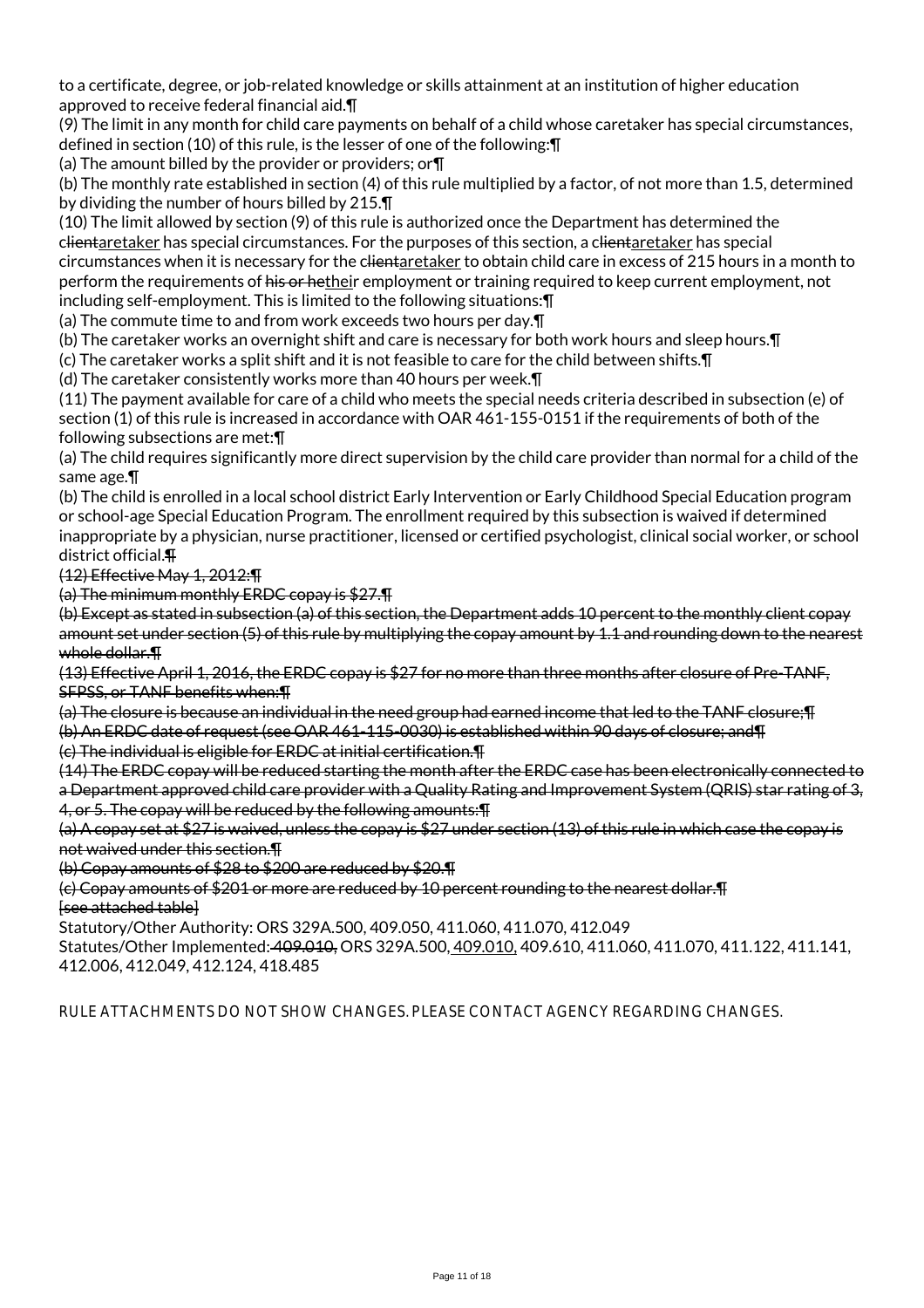(4)

(a)

|                      |           | <b>Standard Family Rate</b> |           | <b>Standard Center Rate</b> |
|----------------------|-----------|-----------------------------|-----------|-----------------------------|
|                      |           | 1-157 Hours 158-215 Hours   |           | 1-157 Hours 158-215 Hours   |
|                      | per month | per month                   | per month | per month                   |
|                      | Hourly    | Monthly                     | Hourly    | Monthly                     |
| Infant               | \$3.52    | \$651                       | \$9.00    | \$1,061                     |
| Toddler              | \$3.47    | \$625                       | \$5.25    | \$1,053                     |
| Preschool            | \$3.47    | \$586                       | \$5.06    | \$795                       |
| School               | \$3.47    | \$586                       | \$4.50    | \$641                       |
| <b>Special Needs</b> | \$3.52    | \$651                       | \$9.00    | \$1,061                     |

# Group Area A STANDARD RATE MAXIMUMS (Not Licensed)

# ENHANCED RATE MAXIMUMS (Not Licensed)

|               |                         | <b>Enhanced Family Rate</b> |                                                       |         | <b>Enhanced Center Rate</b>  |                            |
|---------------|-------------------------|-----------------------------|-------------------------------------------------------|---------|------------------------------|----------------------------|
|               | 1-62 Hours<br>per month | 63-135 Hours<br>per month   | 1-62 Hours<br>136-215 Hours<br>per month<br>per month |         | 63-135<br>Hours per<br>month | 136-215 Hours<br>per month |
|               | Hourly                  | Part-time                   | Monthly                                               | Hourly  | Part-time                    | Monthly                    |
| Infant        | \$3.78                  | \$512                       | \$683                                                 | \$10.20 | \$902                        | \$1,203                    |
| Toddler       | \$3.57                  | \$492                       | \$656                                                 | \$5.95  | \$895                        | \$1,193                    |
| Preschool     | \$3.57                  | \$465                       | \$620                                                 | \$5.74  | \$676                        | \$901                      |
| School        | \$3.51                  | \$450                       | \$600                                                 | \$5.10  | \$545                        | \$727                      |
| Special Needs | \$3.78                  | \$512                       | \$683                                                 | \$10.20 | \$902                        | \$1,203                    |

#### LICENSED RATE MAXIMUMS

|               |                           | <b>Registered Family Rate</b> |                                                             |          | Certified Family Rate |         | Certified Center Rate |           |           |
|---------------|---------------------------|-------------------------------|-------------------------------------------------------------|----------|-----------------------|---------|-----------------------|-----------|-----------|
|               |                           | 63-135                        | 136-215                                                     | $1 - 62$ | 63-135                | 136-215 | $1-62$                | 63-135    | 136-215   |
|               | $1-62$ Hours<br>per month | Hours per                     | Hours per Hours per Hours per Hours per Hours per Hours per |          |                       |         |                       |           | Hours per |
|               |                           | month                         | month                                                       | month    | month                 | month   | month                 | month     | month     |
|               | Hourly                    | Part-time                     | Monthly                                                     | Hourly   | Part-time             | Monthly | Hourly                | Part-time | Monthly   |
| Infant        | \$4.00                    | \$600                         | \$800                                                       | \$6.00   | \$941                 | \$1,254 | \$12.00               | \$1,061   | \$1,415   |
| Toddler       | \$4.00                    | \$563                         | \$750                                                       | \$6.00   | \$855                 | \$1,140 | \$7.00                | \$1,053   | \$1,404   |
| Preschool     | \$3.67                    | \$548                         | \$730                                                       | \$5.05   | \$750                 | \$1,000 | \$6.75                | \$795     | \$1,060   |
| School        | \$3.70                    | \$458                         | \$610                                                       | \$4.70   | \$563                 | \$750   | \$6.00                | \$641     | \$855     |
| Special Needs | \$4.00                    | \$600                         | \$800                                                       | \$6.00   | \$941                 | \$1,254 | \$12.00               | \$1,061   | \$1,415   |

Zip Codes for Group Area A:

Portland, Bend, Eugene, Corvallis, Springfield, Monmouth and Ashland areas

| 97003 | 97004 | 97005       | 97006 97007 97008 | 97009                                           |                   | 97010 97013 97014 97015 |         | 97019  |
|-------|-------|-------------|-------------------|-------------------------------------------------|-------------------|-------------------------|---------|--------|
| 97022 |       | 97023 97024 |                   | 97027 97028 97030 97031 97034 97035 97036 97041 |                   |                         |         | 97045  |
| 97051 | 97055 | 97056       | 97060 97062 97064 | . 97068                                         | 97070 97080 97086 |                         | - 97089 | -97106 |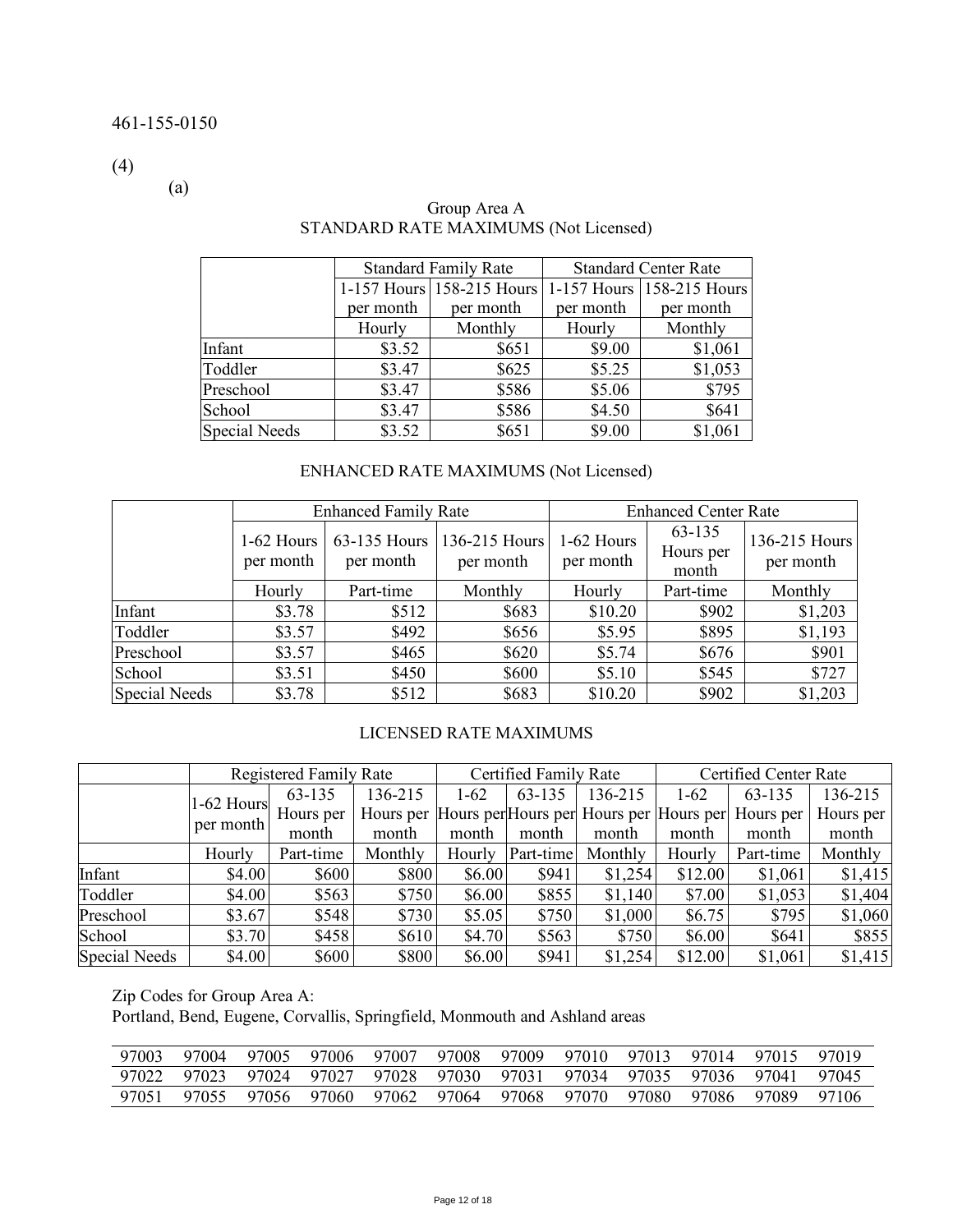461-155-0150 Page 2

| 97109 | 97112 | 97113 |       |       |             | 97116 97119 97123 97124 | 97125       |             |             | 97132 97133 97135 97140 |       |
|-------|-------|-------|-------|-------|-------------|-------------------------|-------------|-------------|-------------|-------------------------|-------|
| 97149 | 97201 | 97202 | 97203 | 97204 | 97205       | 97206                   | 97209       | 97210       | 97211       | 97212                   | 97213 |
| 97214 | 97215 | 97216 | 97217 |       | 97218 97219 | 97220                   | 97221       | 97222 97223 |             | 97224                   | 97225 |
| 97227 | 97229 | 97230 |       |       |             | 97231 97232 97233 97236 | 97239       |             | 97242 97258 | 97266                   | 97267 |
| 97268 | 97286 | 97292 | 97330 | 97331 | 97333       | 97339                   | 97351       | 97361       | 97371       | 97376                   | 97401 |
| 97402 | 97403 | 97404 | 97405 | 97408 | 97454       |                         | 97455 97477 | 97478       | 97482       | 97520                   | 97525 |
| 97701 | 97702 | 97703 | 97707 | 97708 | 97709       | 97078                   |             |             |             |                         |       |

(b)

# Group Area B STANDARD RATE MAXIMUMS (Not Licensed)

|               |           | <b>Standard Family Rate</b> |           | <b>Standard Center Rate</b>   |
|---------------|-----------|-----------------------------|-----------|-------------------------------|
|               |           | 1-157 Hours 158-215 Hours   |           | $1-157$ Hours   158-215 Hours |
|               | per month | per month                   | per month | per month                     |
|               | Hourly    | Monthly                     | Hourly    | Monthly                       |
| Infant        | \$3.05    | \$520                       | \$3.75    | \$641                         |
| Toddler       | \$3.05    | \$499                       | \$3.75    | \$589                         |
| Preschool     | \$2.89    | \$494                       | \$3.00    | \$510                         |
| School        | \$2.89    | \$480                       | \$3.30    | \$431                         |
| Special Needs | \$3.05    | \$520                       | \$3.75    | \$641                         |

# ENHANCED RATE MAXIMUMS (Not Licensed)

|               |           | <b>Enhanced Family Rate</b> |                                                                             |           | <b>Enhanced Center Rate</b> |           |
|---------------|-----------|-----------------------------|-----------------------------------------------------------------------------|-----------|-----------------------------|-----------|
|               |           |                             | 1-62 Hours 63-135 Hours 136-215 Hours 1-62 Hours 63-135 Hours 136-215 Hours |           |                             |           |
|               | per month | per month                   | per month                                                                   | per month | per month                   | per month |
|               | Hourly    | Part-time                   | Monthly                                                                     | Hourly    | Part-time                   | Monthly   |
| Infant        | \$3.20    | \$420                       | \$560                                                                       | \$4.25    | \$545                       | \$727     |
| Toddler       | \$3.20    | \$400                       | \$533                                                                       | \$4.25    | \$500                       | \$667     |
| Preschool     | \$3.20    | \$400                       | \$533                                                                       | \$3.40    | \$434                       | \$578     |
| School        | \$3.20    | \$375                       | \$500                                                                       | \$3.74    | \$367                       | \$489     |
| Special Needs | \$3.20    | \$420                       | \$560                                                                       | \$4.25    | \$545                       | \$727     |

# LICENSED RATE MAXIMUMS

|               |        | <b>Registered Family Rate</b> |           |        | Certified Family Rate |           |                                      | Certified Center Rate |           |
|---------------|--------|-------------------------------|-----------|--------|-----------------------|-----------|--------------------------------------|-----------------------|-----------|
|               | $1-62$ | 63-135                        | 136-215   | $1-62$ | 63-135                | 136-215   |                                      | 63-135                | 136-215   |
|               |        | Hours per Hours per           | Hours per |        | Hours per Hours per   | Hours per | <sup>11-62</sup> Hours   Hours perl' |                       | Hours per |
|               | month  | month                         | month     | month  | month                 | month     | per month                            | month                 | month     |
|               | Hourly | Part-time                     | Monthly   | Hourly | Part-time             | Monthly   | Hourly                               | Part-<br>time         | Monthly   |
| Infant        | \$3.50 | \$450                         | \$600     | \$4.00 | \$563                 | \$750     | \$5.00                               | \$641                 | \$855     |
| Toddler       | \$3.50 | \$416                         | \$555     | \$4.00 | \$525                 | \$700     | \$5.00                               | \$589                 | \$785     |
| Preschool     | \$3.30 | \$413                         | \$550     | \$3.75 | \$488                 | \$650     | \$4.00                               | \$510                 | \$680     |
| School        | \$3.30 | \$383                         | \$510     | \$3.80 | \$450                 | \$600     | \$4.40                               | \$431                 | \$575     |
| Special Needs | \$3.50 | \$450                         | \$600     | \$4.00 | \$563                 | \$750     | \$5.00                               | \$641                 | \$855     |

Zip Codes for Group Area B: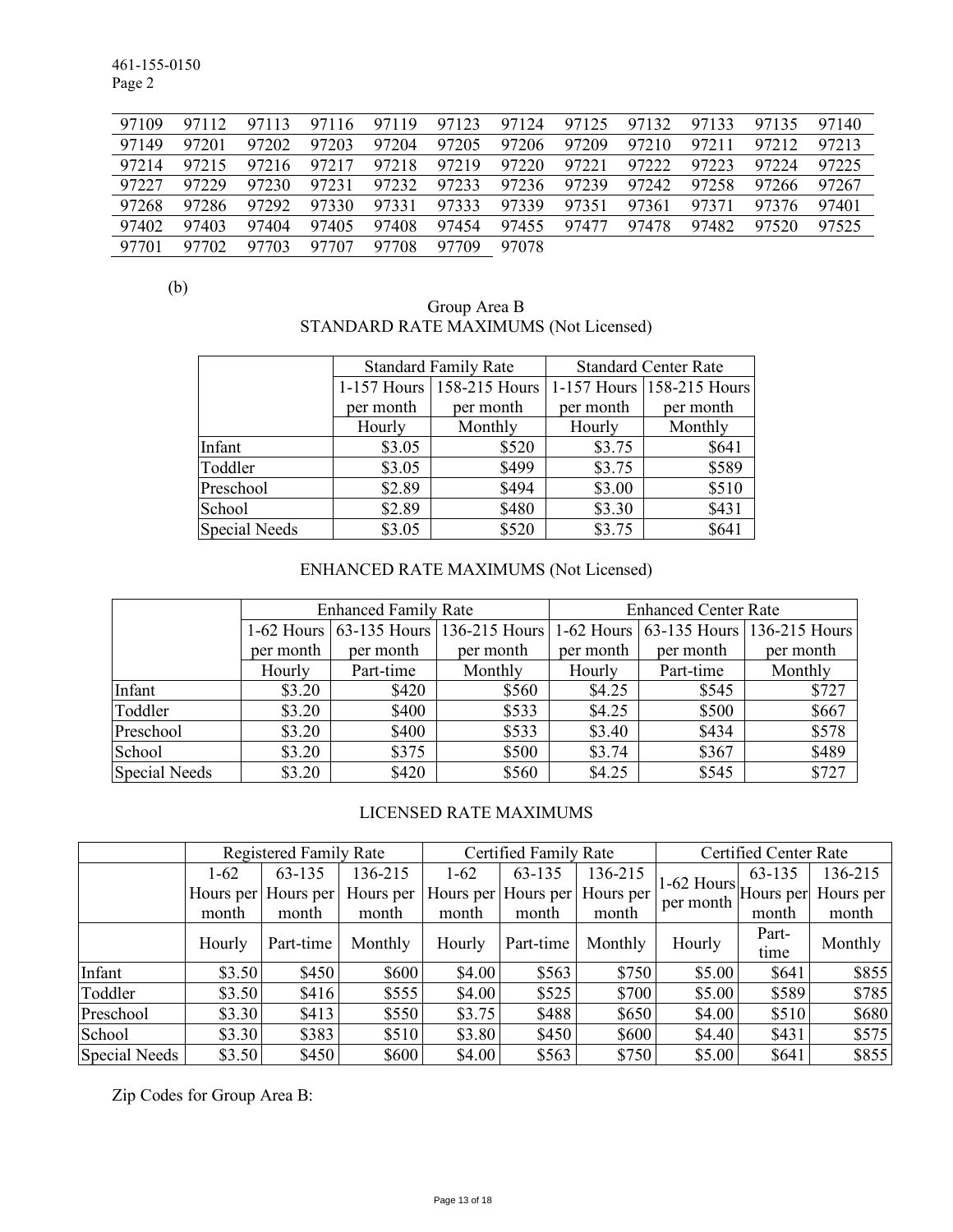461-155-0150 Page 3

Salem, Medford, Roseburg, Brookings and areas outside the metropolitan areas in Eugene and Portland

| 97002 |       | 97011 | 97016 | 97017 | 97018 | 97038 | 97042 | 97044 | 97048 | 97049 | 97053 |
|-------|-------|-------|-------|-------|-------|-------|-------|-------|-------|-------|-------|
| 97058 | 97067 | 97071 | 97103 | 97107 | 97108 | 97110 | 97111 | 97114 | 97115 | 97117 | 97118 |
| 97121 | 97122 | 97127 | 97128 | 97131 | 97134 | 97138 | 97141 | 97143 | 97146 | 97148 | 97301 |
| 97302 | 97303 | 97304 | 97305 | 97306 | 97307 | 97309 | 97310 | 97317 | 97321 | 97322 | 97325 |
| 97326 | 97327 | 97328 | 97336 | 97338 | 97341 | 97343 | 97344 | 97348 | 97352 | 97353 | 97355 |
| 97357 | 97362 | 97365 | 97366 | 97367 | 97370 | 97372 | 97374 | 97377 | 97378 | 97380 | 97381 |
| 97383 | 97385 | 97386 | 97389 | 97391 | 97392 | 97394 | 97415 | 97420 | 97423 | 97424 | 97426 |
| 97431 | 97444 | 97446 | 97448 | 97452 | 97456 | 97457 | 97459 | 97465 | 97470 | 97471 | 97479 |
| 97487 | 97489 | 97501 | 97502 | 97503 | 97504 | 97524 | 97534 | 97535 | 97756 | 97759 | 97760 |
| 97801 | 97812 | 97813 |       |       |       |       |       |       |       |       |       |
|       |       |       |       |       |       |       |       |       |       |       |       |

(c)

## Group Area C STANDARD RATE MAXIMUMS (Not Licensed)

|               | <b>Standard Family Rate</b> |               | <b>Standard Center Rate</b> |           |  |
|---------------|-----------------------------|---------------|-----------------------------|-----------|--|
|               |                             | 158-215 Hours | $1 - 157$                   | 158-215   |  |
|               | 1-157 Hours per<br>month    | per month     | Hours per                   | Hours per |  |
|               |                             |               | month                       | month     |  |
|               | Hourly                      | Monthly       | Hourly                      | Monthly   |  |
| Infant        | \$3.05                      | \$520         | \$3.75                      | \$641     |  |
| Toddler       | \$3.05                      | \$499         | \$3.75                      | \$589     |  |
| Preschool     | \$2.89                      | \$494         | \$3.00                      | \$510     |  |
| School        | \$2.89                      | \$480         | \$3.30                      | \$431     |  |
| Special Needs | \$3.05                      | \$520         | \$3.75                      | \$641     |  |

# ENHANCED RATE MAXIMUMS (Not Licensed)

|               |              | <b>Enhanced Family Rate</b> |                            |            | <b>Enhanced Center Rate</b> |                            |
|---------------|--------------|-----------------------------|----------------------------|------------|-----------------------------|----------------------------|
|               | $1-62$ Hours |                             | 63-135 Hours 136-215 Hours | 1-62 Hours |                             | 63-135 Hours 136-215 Hours |
|               | per month    | per month                   | per month                  | per month  | per month                   | per month                  |
|               | Hourly       | Part-time                   | Monthly                    | Hourly     | Part-time                   | Monthly                    |
| Infant        | \$3.20       | \$420                       | \$560                      | \$4.25     | \$545                       | \$727                      |
| Toddler       | \$3.20       | \$400                       | \$533                      | \$4.25     | \$500                       | \$667                      |
| Preschool     | \$3.20       | \$400                       | \$533                      | \$3.40     | \$434                       | \$578                      |
| School        | \$3.20       | \$375                       | \$500                      | \$3.74     | \$367                       | \$489                      |
| Special Needs | \$3.20       | \$420                       | \$560                      | \$4.25     | \$545                       | \$727                      |

#### LICENSED RATE MAXIMUMS

|        |                            | <b>Registered Family Rate</b> |                               |                                | Certified Family Rate           |                  | Certified Center Rate |                 |                                                             |
|--------|----------------------------|-------------------------------|-------------------------------|--------------------------------|---------------------------------|------------------|-----------------------|-----------------|-------------------------------------------------------------|
|        | 1-62<br>Hours per<br>month | 63-135<br>Hours per<br>month  | 136-215<br>Hours per<br>month | $1 - 62$<br>Hours per<br>month | 63-135<br>Hours<br>per<br>month | 136-215<br>month | $1-62$<br>month       | 63-135<br>month | 136-215<br>Hours per Hours per Hours per Hours per<br>month |
|        | Hourly                     | Part-time                     | Monthly                       | Hourly                         | Part-<br>time                   | Monthly          | Hourly                | Part-time       | Monthly                                                     |
| Infant | \$3.50                     | \$450                         | \$600                         | \$4.00                         | \$563                           | \$750            | \$5.00                | \$641           | \$855                                                       |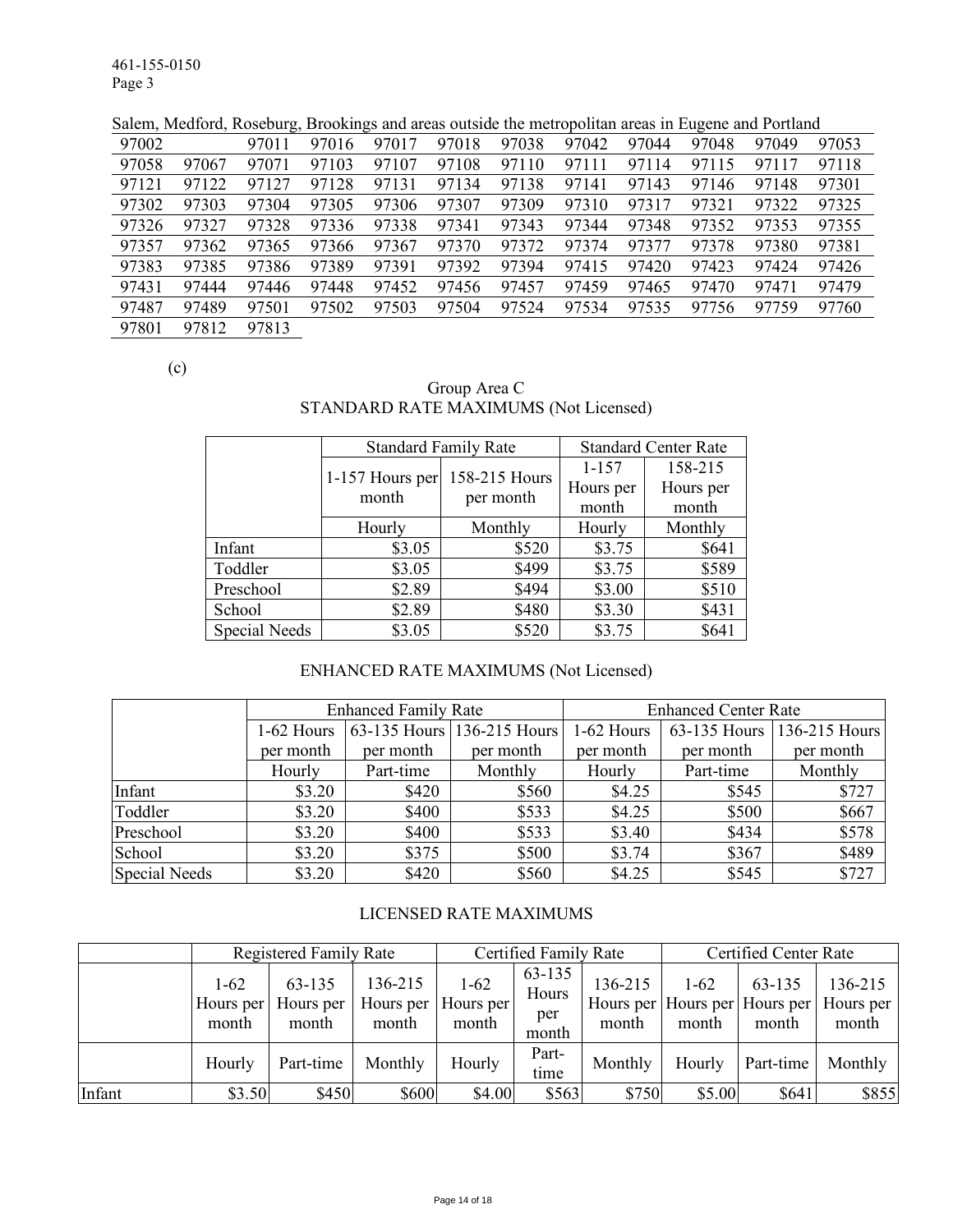461-155-0150 Page 4

| Toddler       | \$3.50 | \$416 | \$555 | \$4.00   | \$525 | \$700 | \$5.00 | \$589 | \$785 |
|---------------|--------|-------|-------|----------|-------|-------|--------|-------|-------|
| Preschool     | \$3.30 | \$413 | \$550 | 75<br>ሰኅ | \$488 | \$650 | \$4.00 | \$510 | \$680 |
| School        | \$3.30 | \$383 | \$510 | \$3.80   | \$450 | \$600 | \$4.40 | \$431 | \$575 |
| Special Needs | \$3.50 | \$450 | \$600 | \$4.00   | \$563 | \$750 | \$5.00 | \$641 | \$855 |

Zip Codes for Group Area C: Balance of State, Other State Zips

| 97001 | 97020 | 97021 | 97026 | 97029 | 97032 | 97033 | 97037 | 97039 | 97040 | 97050 | 97054 | 97057 |
|-------|-------|-------|-------|-------|-------|-------|-------|-------|-------|-------|-------|-------|
| 97063 | 97065 | 97101 | 97102 | 97130 | 97136 | 97137 | 97144 | 97145 | 97147 | 97324 | 97329 | 97335 |
| 97342 | 97345 | 97346 | 97347 | 97350 | 97358 | 97359 | 97360 | 97364 | 97368 | 97369 | 97375 | 97384 |
| 97388 | 97390 | 97396 | 97406 | 97407 | 97409 | 97410 | 97411 | 97412 | 97413 | 97414 | 97416 | 97417 |
| 97419 | 97425 | 97427 | 97428 | 97429 | 97430 | 97432 | 97433 | 97434 | 97435 | 97436 | 97437 | 97438 |
| 97439 | 97441 | 97442 | 97443 | 97447 | 97449 | 97450 | 97451 | 97453 | 97458 | 97460 | 97461 | 97462 |
| 97463 | 97464 | 97466 | 97467 | 97468 | 97469 | 97472 | 97473 | 97476 | 97480 | 97481 | 97484 | 97486 |
| 97488 | 97490 | 97491 | 97492 | 97493 | 97494 | 97495 | 97496 | 97497 | 97498 | 97499 | 97522 | 97523 |
| 97526 | 97527 | 97530 | 97531 | 97532 | 97533 | 97536 | 97537 | 97538 | 97539 | 97540 | 97541 | 97543 |
| 97544 | 97601 | 97603 | 97604 | 97620 | 97621 | 97622 | 97623 | 97624 | 97625 | 97626 | 97627 | 97630 |
| 97632 | 97633 | 97634 | 97635 | 97636 | 97637 | 97638 | 97639 | 97640 | 97641 | 97710 | 97711 | 97712 |
| 97720 | 97721 | 97722 | 97730 | 97731 | 97732 | 97733 | 97734 | 97735 | 97736 | 97737 | 97738 | 97739 |
| 97740 | 97741 | 97742 | 97750 | 97751 | 97752 | 97753 | 97754 | 97758 | 97761 | 97810 | 97814 | 97817 |
| 97818 | 97819 | 97820 | 97821 | 97822 | 97823 | 97824 | 97825 | 97826 | 97827 | 97828 | 97830 | 97831 |
| 97833 | 97834 | 97835 | 97836 | 97837 | 97838 | 97839 | 97840 | 97841 | 97842 | 97843 | 97844 | 97845 |
| 97846 | 97848 | 97850 | 97856 | 97857 | 97859 | 97861 | 97862 | 97864 | 97865 | 97867 | 97868 | 97869 |
| 97870 | 97871 | 97872 | 97873 | 97874 | 97875 | 97876 | 97877 | 97880 | 97882 | 97883 | 97884 | 97885 |
| 97886 | 97901 | 97902 | 97903 | 97904 | 97905 | 97906 | 97907 | 97908 | 97909 | 97910 | 97911 | 97913 |
| 97914 | 97918 | 97919 | 97920 |       |       |       |       |       |       |       |       |       |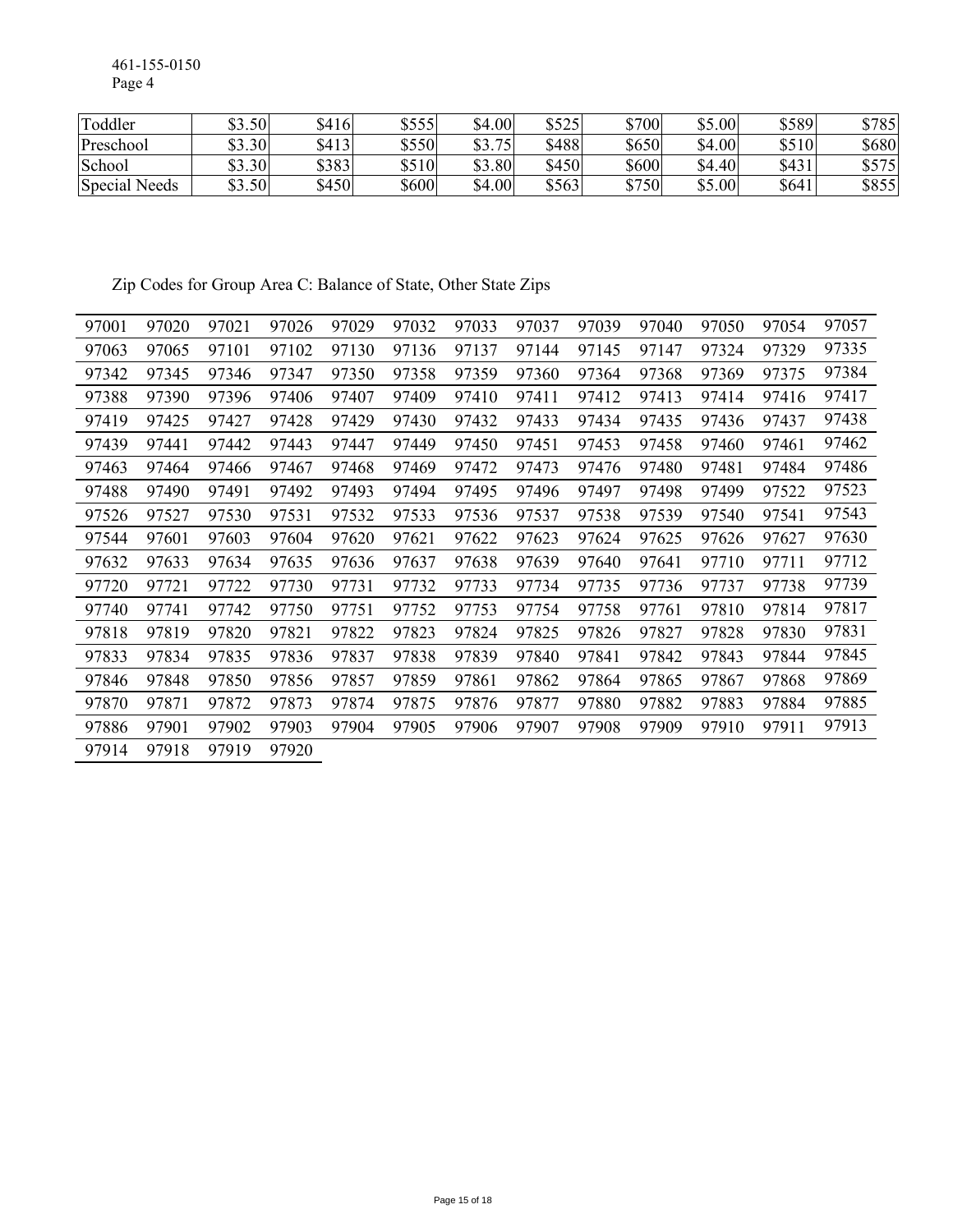### AMEND: 461-155-0151

RULE SUMMARY: OAR 461-155-0151 is being amended to change the maximum a provider may receive if a child is eligible for the High Special Needs rate to \$10.00 for a payment calculated on an hourly basis and \$1680 for a payment calculated on a monthly basis.

CHANGES TO RULE:

## 461-155-0151 High Special Needs; Child Care ¶

(1) The payment authorized by OAR 461-155-0150(11) is calculated by adding the applicable special need payment authorized by section (4) of that rule to the additional amount determined by this rule.¶ (2) The additional amount determined by this rule is allowed in consideration of the additional cost to a child care provider for the additional care and supervision required because of a child's physical, mental or behavioral condition. To determine the additional amount, a factor determined by this rule is multiplied by:¶

(a) \$2.55.00 for a payment calculated on an hourly basis; or¶

(b) \$8420 for a payment calculated on a monthly basis.¶

(3) The factor used to make the calculation described in section (2) of this rule is determined by first establishing a score for each category listed in section (5) of this rule. The score is established by multiplying a rating and the weight for each category. The weight is given in section (5). The rating is determined as follows:¶ (a) The child's need for care and supervision is assessed and is compared with the needs of other children of the same age, and a rating is determined for each category. The rating is a whole number from zero to ten.¶ (b) Benchmark scores are given in section (5) of this rule for each category using several descriptions of need. The child's level is matched with the benchmark descriptions, and a rating is assigned based on a comparison of the child's needs and the benchmark descriptions. If a child's level of need falls between - or is described in part by two benchmarks in the rule, an appropriate intermediate rating is assigned based on the benchmarks scores.¶ (4) After a score is determined for each category, the scores are added. The sum of the scores is changed to 100 if it is less than 110 and is reduced to 300 if it exceeds 300. The adjusted score is decreased by 100, and the remainder is divided by 100. The result is the factor used in section (2) of this rule.¶

(5) The categories, their weights, and standards for their ratings are as follows:¶

(a) Level of medical care - weight is 7:¶

(A) Child requires on-site medical attention by a licensed medical or mental health professional and the child care provider must have specialized training related to the child's medical or mental health needs - rating of 10.¶ (B) The provider must have specialized training related to the child's medical or mental health needs and consults frequently with a medical or mental health professional - rating of 8.¶

(C) Child requires medical attention by a caregiver who has received some specialized training related to the child's medical or mental health needs - rating of 4.¶

(D) Child requires medical attention or monitoring by a caregiver who has received special instructions from the parent or a service provider related to the child's medical or mental health needs - rating of 1.¶

(E) Child's needs can be met by staff with general knowledge - rating of zero.¶

(b) Self-sufficiency with daily tasks - weight is 5:¶

(A) Child requires total assistance with eating or toileting, such as requiring tube feedings or with special toileting needs, such as ostomy care - rating of 10.¶

(B) Child requires considerable assistance in eating or toileting - rating of 5.¶

(C) Child requires only minor assistance with eating or toileting - rating of  $1.\mathsf{T}$ 

(D) Child can take care of daily tasks with very little assistance - rating of zero.¶

(c) Mobility - weight is 5:¶

(A) Child is unable to help with positioning or movement, needs frequent repositioning, and the child is difficult to move - rating of 10.¶

(B) Child can help with transfers, pivoting and position - rating of 5.¶

(C) Child is able to move independently with minor support - rating of 1.¶

(D) Child's mobility is similar to other children of the same age - rating of zero.¶

(d) Communication skills - weight is 6:¶

(A) Child is unable to communicate needs and wants, and is unable to use alternative communication methods rating of 10.¶

(B) Child relies entirely upon alternative methods such as sign language, picture boards, gestures, or facial expressions, to communicate the child's needs or to understand requests made of the child - rating of 8.¶

(C) Child has limited verbal skills. The child may require one-on-one communication to gain the child's attention,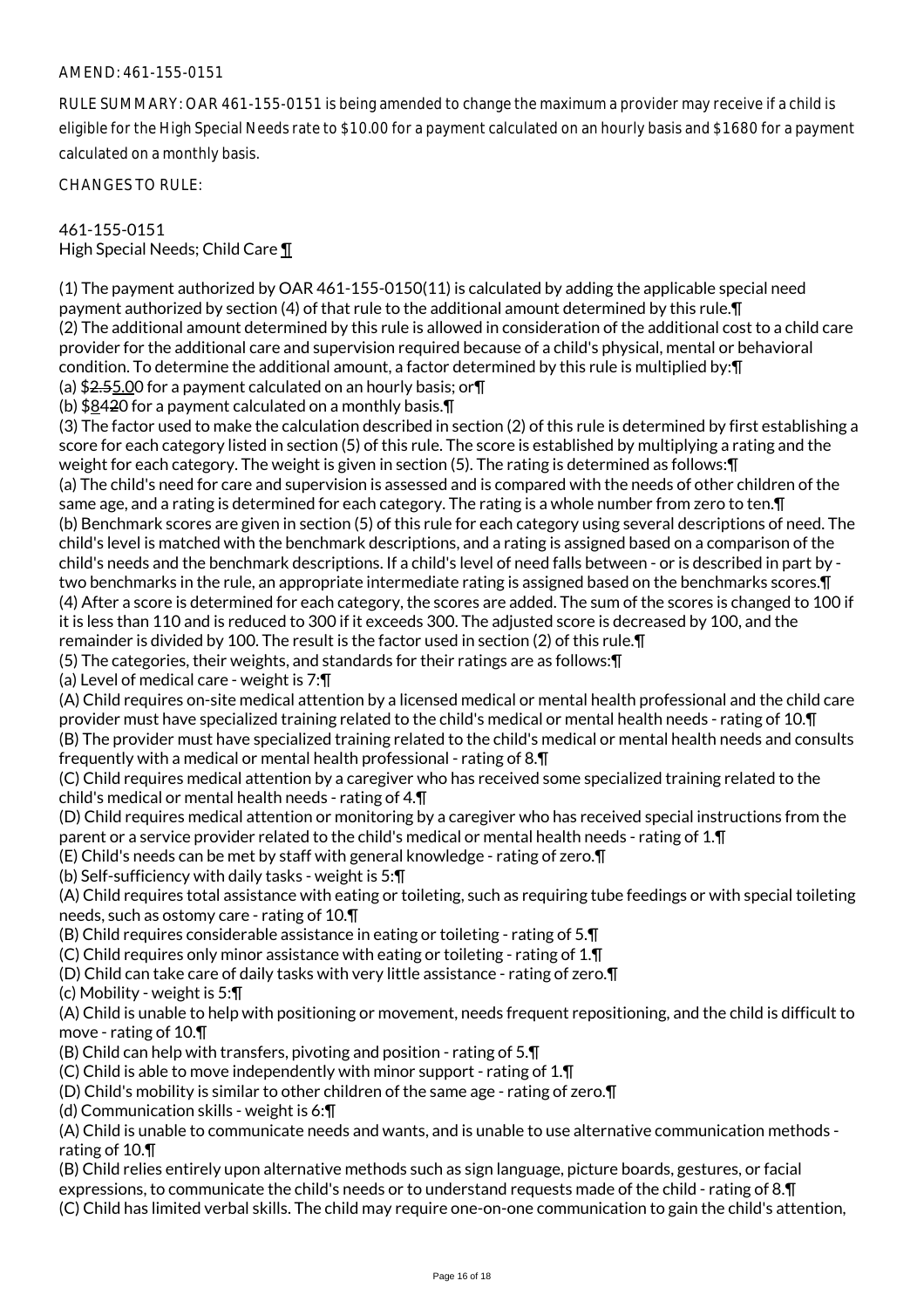simplify instructions, or to understand the child's speech or gestures. Child may use alternative methods, mentioned in paragraph (B) of this sub-section, as a supplement to verbal skills - rating of 4.¶

(D) Child's communication skills are roughly similar to other children of the same age - rating of zero.¶ (e) Need for monitoring and intervention - weight is 11:¶

(A) The child must remain within the child care provider's direct view at all times and needs frequent intervention to prevent harm to self or other children - rating of 10.¶

(B) The child must remain within the provider's direct view at all times but does not need frequent intervention rating of 7.¶

(C) Child has behaviors that frequently require adult intervention but are not a threat to the child's or other children's safety - rating of 4.¶

(D) Child needs assistance to initiate, respond to, or engage in peer interactions that are safe, positive, and appropriate - rating of 2.¶

(E) Child needs some assistance but generally does well if the assistance is provided - rating of zero.¶ (f) Cognition and comprehension - weight is 7:¶

(A) Child is unable to recognize danger, is unable to follow instructions without one-on-one assistance, and has difficulty processing basic sensory information about the environment. This does not include vision or hearing as the primary difficulty - rating of 10.¶

(B) Child needs to be given one instruction at a time and may need reminders of what was asked in order to complete instruction - rating of 5.¶

(C) Child is able to understand and solve problems with some special attention - rating of zero.¶

(g) Other special considerations - weight is 5. There are other considerations relating to the level of supervision required for the child that are not included in the above categories. A rating is determined based on how much more supervision the child needs - because of the other consideration - than other children of the same age. Statutory/Other Authority: ORS 411.060

Statutes/Other Implemented: ORS 411.060